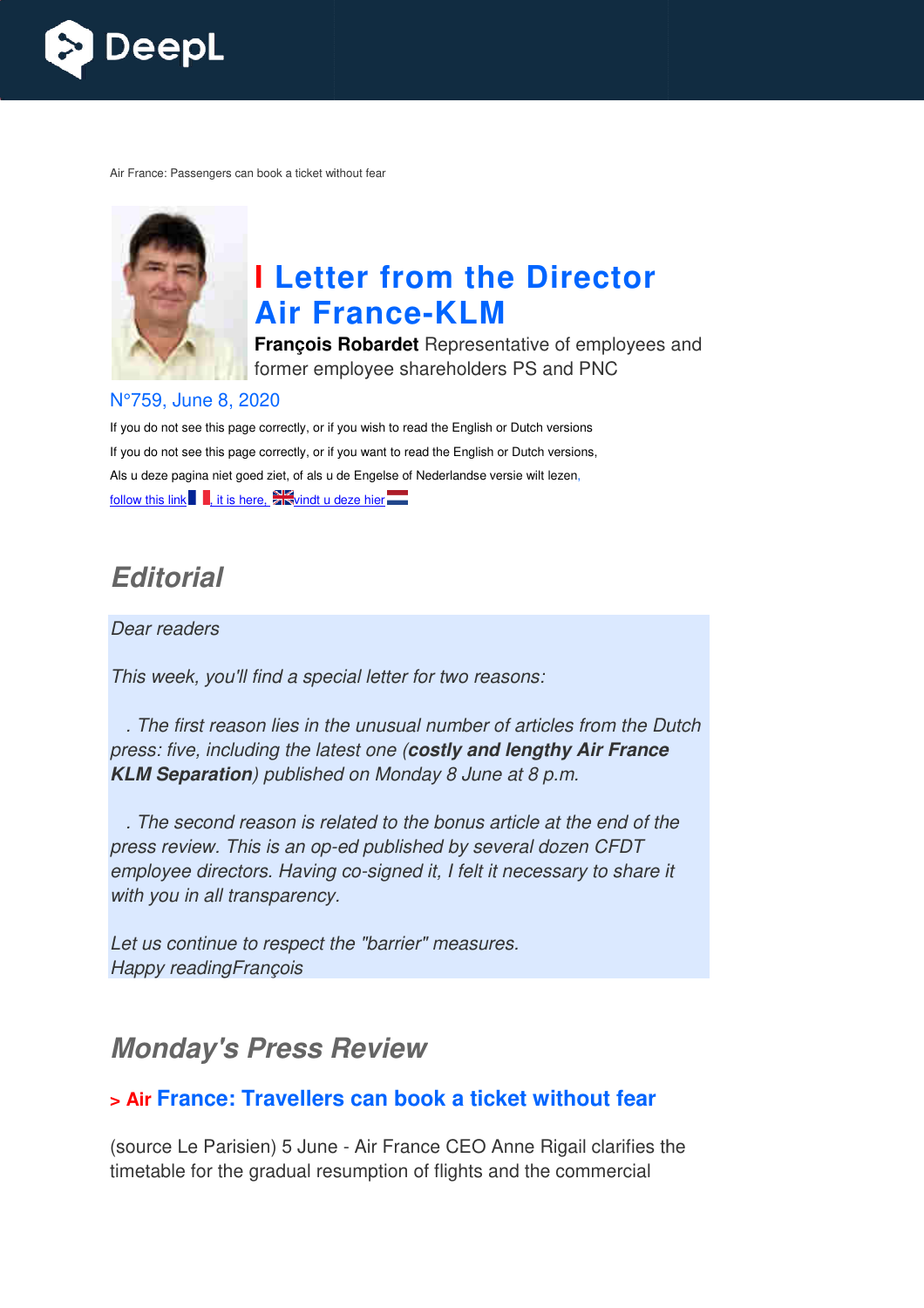conditions for travellers as the Covid-19 epidemic is now under control, according to the scientific council.

How many destinations will you be offering this summer? ANNE RIGAIL. In June, the resumption will be very gradual. We were at 3% of traffic in April and 5% at the end of May. **We are targeting an average offer of 15% at the end of June to more than 100 destinations**. Priority will be given to the domestic network where it is now possible to travel. In addition to Marseille, Nice and Toulouse, we are reopening, for example, Biarritz, Brest, Montpellier and even routes from Lyon. There is also Corsica since there are no longer any travel restrictions on the island. Frequencies to overseas destinations will also increase. In Europe, we are preparing for a reopening of the borders for June 15. In particular towards Southern Europe, Greece, Spain, Portugal. And on the other continents?

We are waiting for decisions from the authorities to resume. But we are obliged to anticipate. There will be 35 flights a week to Algeria at the end of July and several dozen to Morocco, Tunisia and West Africa. For cities in America and Asia, it will be even more progressive. In the end, **in July, 35% of our usual flight schedule will be flown and 40% in August to 137 reopened destinations. The main thing is to find our customers again, and we are very happy about that**.

You are selling these destinations, without any assurance that people will be able to get there because of the health conditions?

 That has been the complexity since the beginning of the crisis. We have therefore adapted our commercial policy. Since May 15, if the customer cannot leave because of health conditions, he can either change his flight, get a refund or obtain a credit note with a 15% discount for a later trip. Our travellers can thus book a ticket without any fear.

And for those who had booked before May 15? You offer credit notes and still refuse reimbursement, contrary to European regulations?

 Refunding all our customers immediately would have been untenable. 30,000 cancellations in April alone. Clients who booked before the crisis have obtained a 15% bonus credit note or the assurance of a later refund, we are thinking of changing this. But it's too early to say. In any case, this European regulation must evolve. When there is such a crisis, it undermines the viability of companies.

Will there be tariff offers for this recovery?

**I do not think that a policy of very low fares is sustainable for air transport**. Since the government's announcements, demand has increased, but load factors remain low. They are 55% at the moment, compared to the usual average of 85%.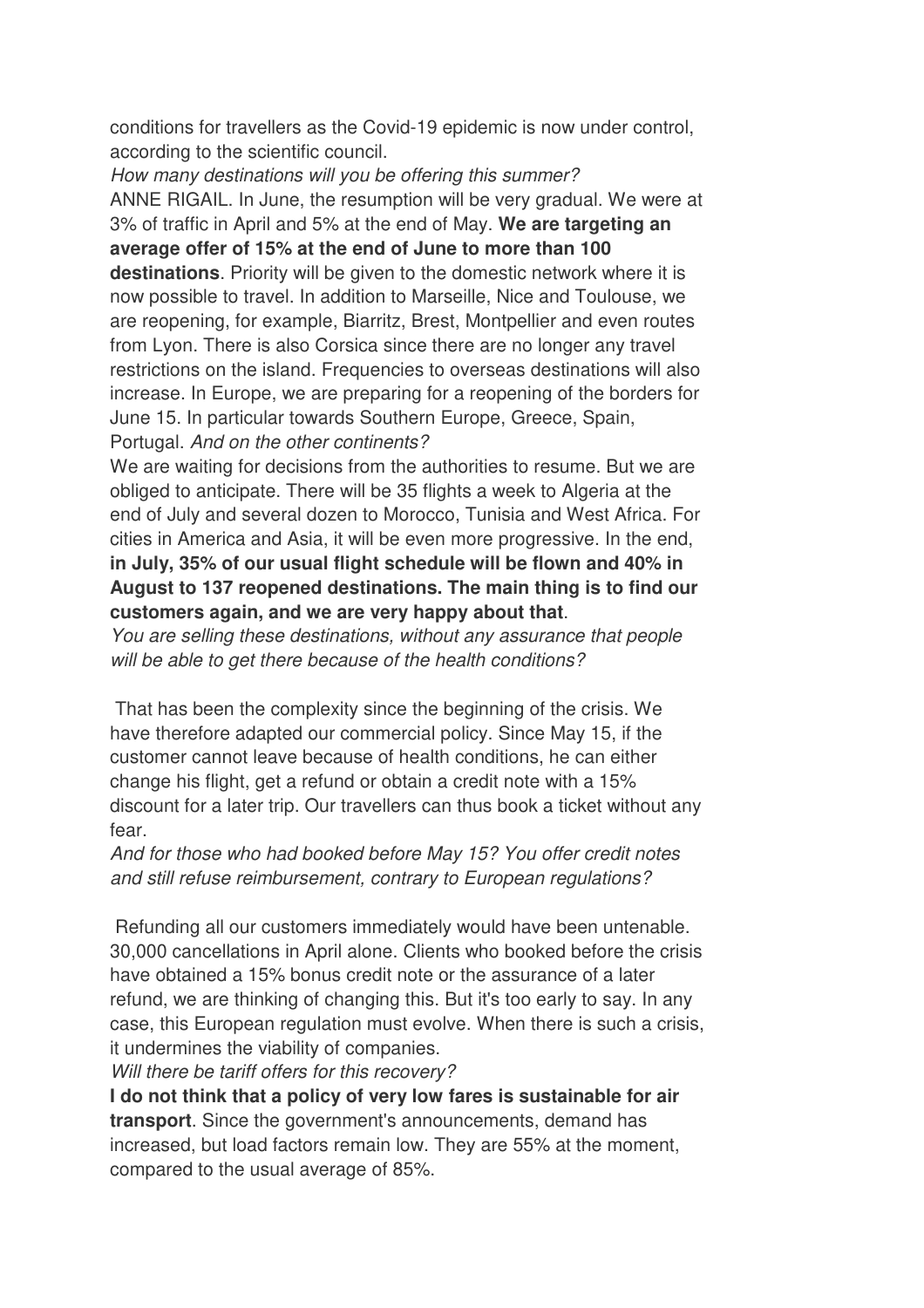Faced with the health crisis, with no social distancing in the air, how do you travel on Air France?

 Wearing a mask is compulsory on board the aircraft. Not cloth masks, only surgical masks. Body temperature is taken before boarding. If the temperature is above 38°C, the passenger may not board the plane. His trip can be postponed at no charge. Finally, there is no catering on flights of less than 2h30. But there is no restriction on cabin luggage. Many environmental associations complain about the weakness of the environmental measures taken by Air France in return for a 7 billion euro loan from the State .

**Reducing CO2 emissions per passenger-kilometre by 50% between 2005 and 2030 is,** however, **a strong measure.** It cannot be done in a snap of the fingers. It implies renewing the fleet with more modern and therefore less polluting aircraft. In an economic context where we have lost 95% of our turnover for three months, we are nevertheless maintaining our investments in new aircraft. In particular for 38 Airbus A350s and 60 Airbus A220s, representing more than a billion euros per year. **We are also committed to reducing our CO2 emissions by 50% in absolute terms on the domestic network by 2024. To achieve this, we are also going to close certain domestic routes and reduce certain frequencies**. In

 fact, the government has asked to stop flights of less than two and a half hours when there is a TGV line. The associations are asking for five hours...

 It is up to customers and citizens to decide according to their needs. But it doesn't suit everyone. Just for the flights of less than two and a half hours cancelled, I have a lot of customers who write to me to tell me that it is not playable on such and such a destination.

Ben Smith has announced a 40% reduction in domestic flights. Elected representatives are complaining about the abandonment of air links between Paris and the regional capitals...

**Air France's DNA is France, there's no question of abandoning our domestic network. We will remain anchored in France. But this network loses 200 million euros a year**. There are too many lossmaking routes. Our vocation is not to fly empty planes. Very clearly, the destinations that will be easily accessible by TGV, especially those less than 2h30 away, will probably be stopped. **We are considering which route should be operated by Air France or by our subsidiaries Hop and Transavia**. The restructuring of the domestic network and Air France's transformation will be presented at the end of June-early July. In the coming weeks we will be going to see local elected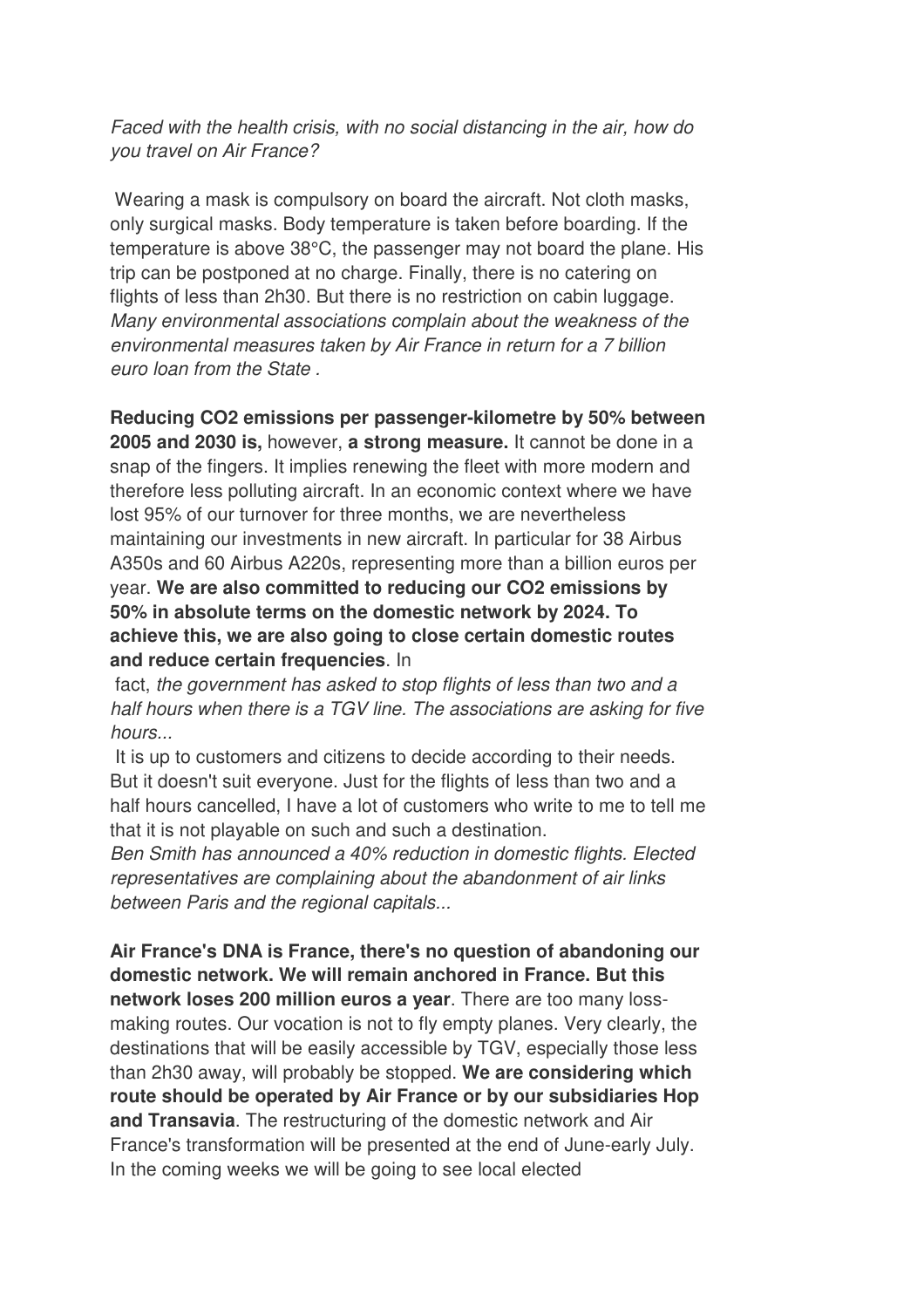representatives to discuss this. Could low-cost Transavia resume Paris-Toulouse or Paris-Marseille flights?

**The question of Transavia's role on the domestic network is not a taboo subject. We have ongoing negotiations with the pilots**. There is the TGV-Air offer, which combines train and plane. Are you working on its development to meet the government's demand?

 Yes, **we have started discussions with the SNCF**. This offer has been around for a long time and concerns about fifteen cities such as Angers, Avignon, Rennes and Strasbourg. It needs to be improved. You should be able to drop off your luggage as soon as you arrive at Roissy station. Timetables should also be better adapted to avoid interminable waits. **Above all,** however, there needs to be **a clear legal framework. The SNCF is a competitor, we are not allowed to discuss fares or timetables.** 

There is talk of 6,000 to 10,000 job cuts at Air France. Can you confirm that?

 It's too early to make any figures. Again, we will communicate at the end of June. This crisis is hard. It is going to be long-lasting. State loans come with environmental conditions but also on competitiveness. Didn't the government ask you to preserve jobs?

**We are designing this reconstruction plan with a view to preserving as many of the group's 45,000 jobs as possible. At the same time, the government has asked us for a strong turnaround in competitiveness. This is clearly part of the conditions associated with the loans. We must therefore find the crest line to meet these two ambitions.** 

 Is the collective performance agreement, particularly with wage cuts, one of the tools you could use?

**A temporary pay cut is not the answer to all our problems. Instead, we will favour voluntary departures**. Our age pyramid is quite high. This allows us to have access to early departure schemes.

*My comment:* Air France's Chief Executive Officer outlines her project for the national airline here.

She believes she will be able to present her plan at the end of June beginning of July, presumably awaiting the outcome of negotiations with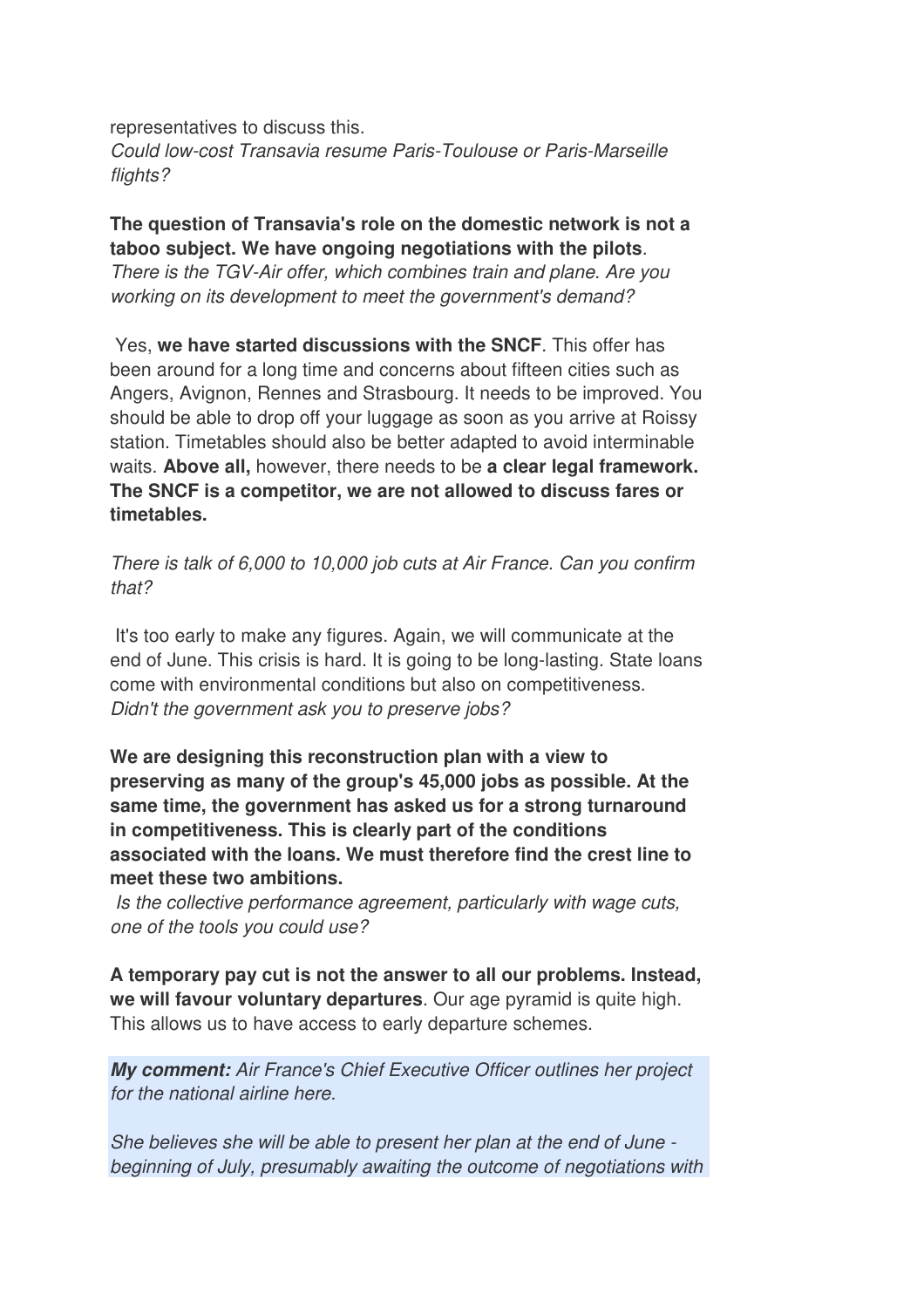### **> Pau, symbol of the sling against the reduction in Air France's offer**

(source Les Echos) 4 June - **The announced reduction in Air France's domestic flights remains a very sensitive issue in the regions primarily concerned. The Mayor of Pau,** François Bayrou, has once **again demonstrated this by calling on ASL Airlines France, a** subsidiary of the Irish group of the same name, to compensate for the theoretically temporary reduction in Air France flights between his city and Paris. From

 10 June, ASL will operate one flight per day, from Monday to Friday, between Pau and Paris-CDG, in addition to the two flights per week operated by Air France, on Mondays and Fridays. ASL Airlines, whose historical activity is the transport of mail, will use one of its Boeing 737s equipped with 147 seats. The fares are the same as those of Air France, i.e. from 197 euros per round trip.

Since the announcement at the end of May by Air France of a very partial resumption of flights to Pau, François Bayrou, in the midst of the election campaign for the second round of municipal elections, had multiplied his attacks on the airline. "Air France takes us for rednecks", he said on 29 May in an interview with "La République des Pyrénées"  $($ ...).

**However, Air France is defending itself against wanting to abandon Pau airport,** which saw some 600,000 passengers pass through last year and which benefits from a large flow of business customers linked to the presence of Total, Safran and a few other major companies in the region. **In Pau, as elsewhere, the resumption of traffic will be gradual as of this month, it is explained, in line with the resumption of long-haul traffic at Roissy-CDG. The summer flight schedule, which will be unveiled "next week", should already result in an increase in flights**. From

 this perspective, **the use of ASL may only be very temporary**. All the more so as in Pau, some people are wondering about "the cost of this political coup". The agreement with ASL would indeed have been signed without being the subject of a deliberation by the town council. And if, as François Bayrou asserts, no subsidy has been allocated to ASL, whose flights would be amortized "from 100 seats sold", the local authority has nevertheless committed itself to covering any operating losses, up to 200,000 euros.

*My comment:* Reviving an airline that has been idle for three months is complex. Aircraft need to be overhauled, some pilots have to do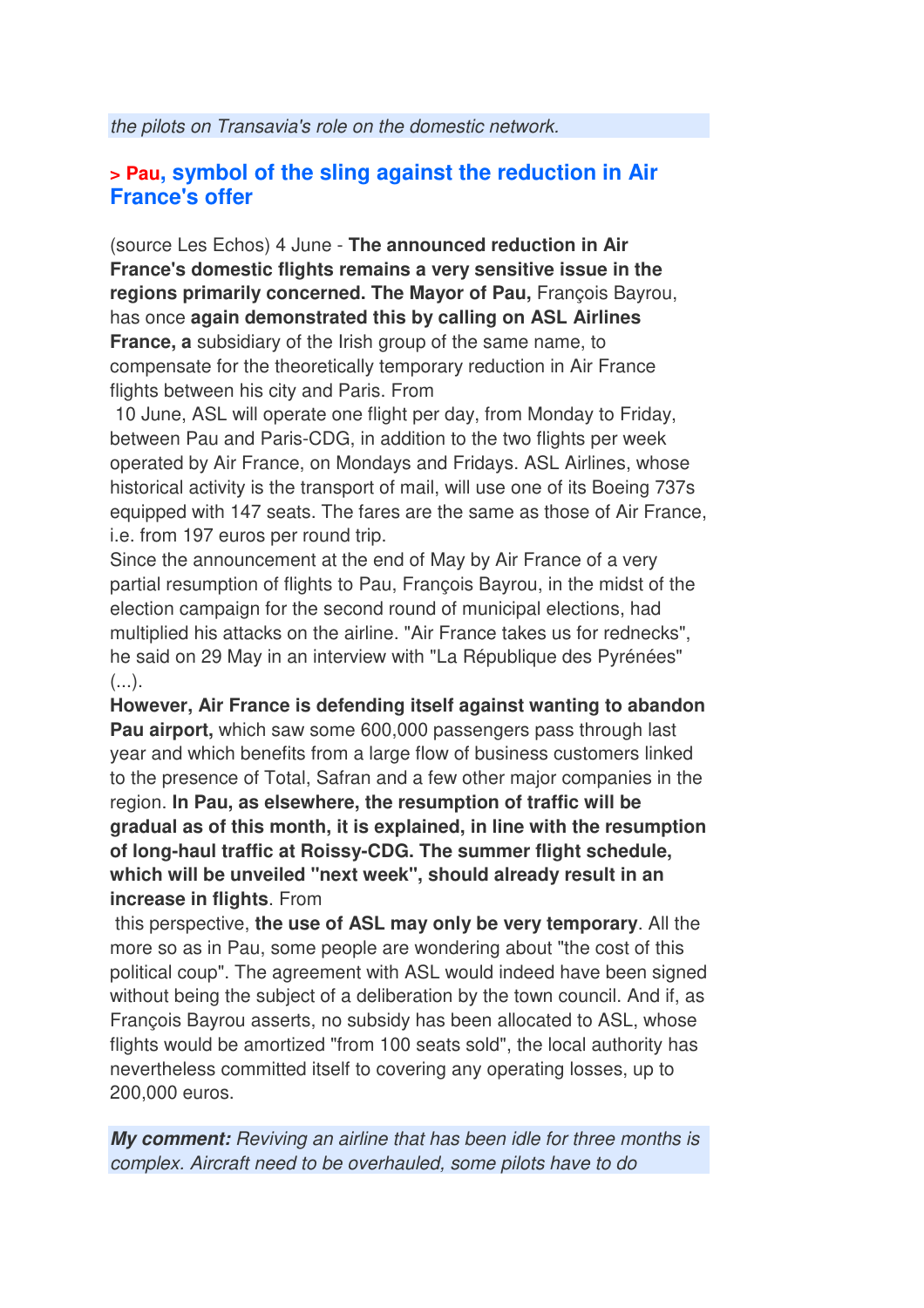simulator sessions. Airports must be operational, which is the case of Roissy but not Orly, which will only open at the end of June.

The size of the flight schedule depends on its constraints but, above all, it will depend on the number of passengers wishing to travel.

#### **> Ben Smith vergroot macht over Air France, volgt KLM? (Ben Smith vergroot macht over Air France, will KLM follow?)**

(source Zakenreis, translated with deepl com) 4 June - Ben Smith, CEO of Air France-KLM, takes over at a fast and almost silent pace. The position of Air France's Director of Communications has been abolished and the holding company is in charge of Air France's commercial policy. Is KLM expecting the same fate?

"Air France and KLM will be relegated to the rank of operational carriers and their CEOs will be allowed to conduct their policies like Smith's lackeys," says a KLM insider (...). "You get a holding company with a water head. It's like a modern version of the centralizing reforms introduced by Louis XIV in feudal France. I fear the worst. Maybe it's time for a revolution," the source said.

In the midst of the coronavirus crisis, **Smith recently made major changes in the way Air France is run. This began in mid-May with the appointment of Angus Clarke,** a confidant of Smith, as **Air France'**s **Chief Commercial Officer (CCO)**. This is a new position at Air France, making Clarke responsible for all the airline's commercial activities, including network planning, fleet and customer experience. Officially, Mr. Clarke is expected to report formally, as Chief Executive Officer, to Air France's Chief Executive Officer, Anne Rigail. Wasn't it the fact that he also remains as Executive Vice President of Strategy for the holding company. In this capacity, Clarke is a member of the Group Executive Committee (GEC) of Air France-KLM. Among the 12 most senior executives of the alliance are also Pieter Elbers, the head of KLM, and Anne Rigail, the CEO of Air France.

**A similar interweaving of functions within the holding company and the individual airlines has now taken place in the area of sustainability**. A quarter of employees have been "transferred" within the group, without consulting Air France's head of sustainable development, according to an insider against business travel (...).

**The French newspaper La Tribune announced last week the dismantling of Air France's communication department** (...). From now on, the holding company will maintain its own contacts with the press. To this end, the three communication components - internal, external and press - will be housed in different locations (...).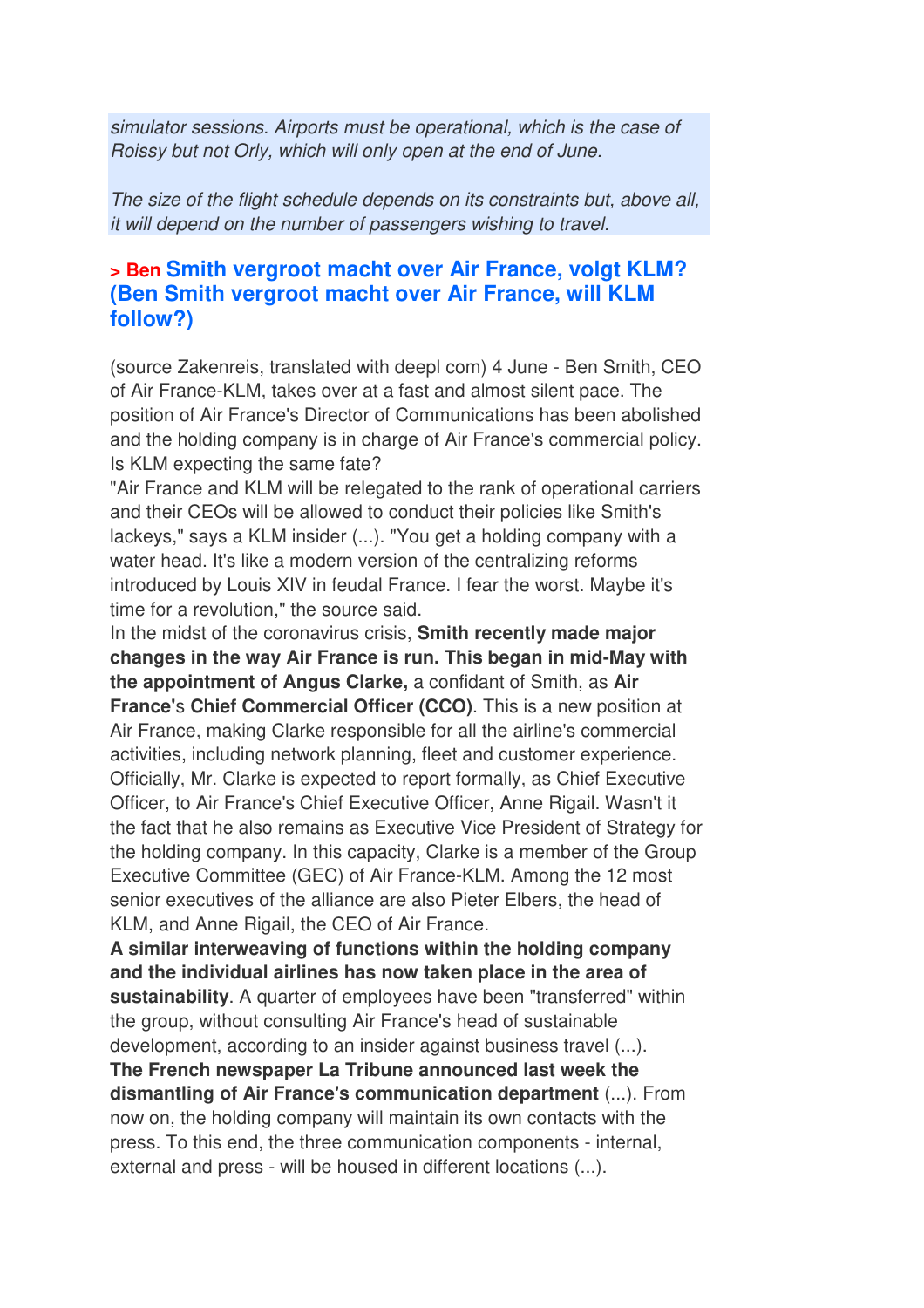In short: Air France no longer has its own communication and has been silenced. If the French airline does not agree with the organizational changes imposed on it, it cannot under any circumstances communicate with the press itself.

**In one month, the Air France-KLM holding company has therefore taken on three important tasks**: commercial policy, sustainability policy and communication with the press. It seems that Smith is taking advantage of the coronavirus crisis to almost silently increase his grip on Air France and thus strengthen his power within the holding company.

**The big question is when it will be KLM's turn and whether essential functions will be taken over by the holding company**. As soon as a new organizational structure is in place at Air France, it seems "logical" that the same changes will be implemented at KLM, in order to increase synergy within the group.

CEO **Ben Smith has never made a secret of the fact that he would like to see greater cohesion within Air France-KLM and that more decisions should be taken at group level**. At the beginning of 2019, he took on Pieter Elbers. Not because of KLM's results, which are systematically much better than those of sister airline Air France, but because of Mr Elbers' relatively independent career, which has jeopardized his renewal. In the end, Elbers' contract was extended for four years, partly thanks to pressure from the Dutch Government and the massive support of KLM staff.

The aviation industry is currently facing the biggest crisis in its history. KLM and Air France can only survive with the support of the government.

**Mr. Elbers recently stressed that both sides of the operation must focus on recovering the market after the crisis. He does not consider major organisational changes to be appropriate at the moment**. He finds Smith on his way back. He is moving towards a centralized holding company with two operating carriers, whose two CEOs only carry out his duties.

*My comment: Once again,* the Dutch press presents a biased view of the Air France-KLM Group. It suggests that Air France and KLM managers are not involved in decision-making.

Yet within the Air France-KLM group there is a CEO Committee "responsible for determining the strategic direction of all airlines and business units of the Group".

This Committee is made up of Ben Smith, Frédéric Gagey (Executive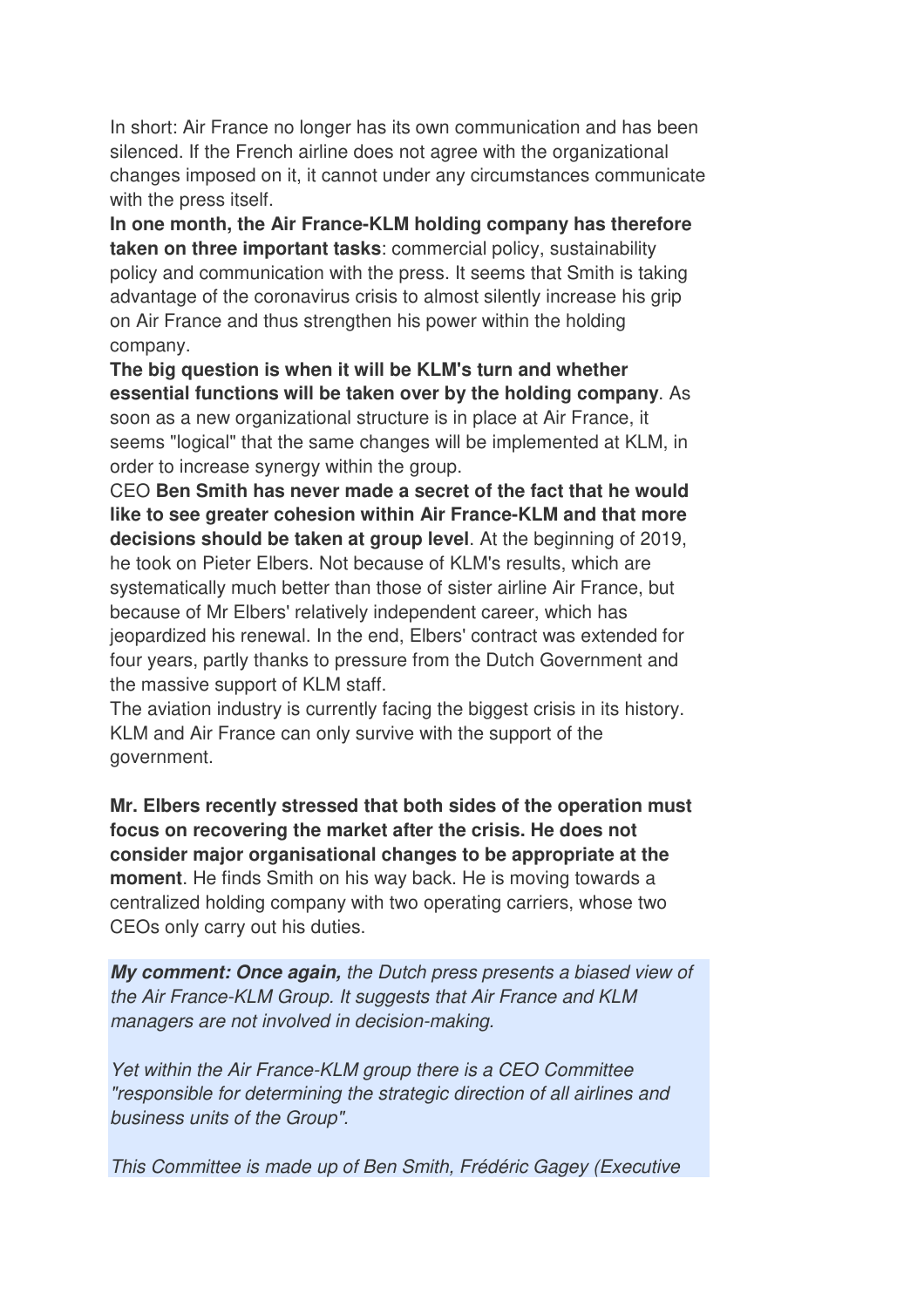Vice President Economy and Finance of Air France-KLM), Anne Rigail and Pieter Elbers (who were appointed Executive Vice Presidents of the Group in February 2019). source: Corporate Governance Report page 116].

#### **> Hoekstra à Paris for a conversation avec Air France-KLM (Hoekstra à Paris for a conversation avec Air France-KLM)**

(source De Telegraaf, translated with deepl com) 4 June - **Ministers Wopke Hoekstra (Finance) and Cora van Nieuwenhuizen (Infrastructure) travelled to Paris on Thursday for a meeting with the management of Air France-KLM** (...).

**The discussion focused on the details of the final support package for Air France KLM**. The Netherlands is in talks with the banks about loans with state guarantees of  $E$ 2-4 billion to keep KLM in the air  $(...)$ . Managing Director Ben Smith is working on a restructuring plan, which could possibly be to the detriment of KLM's services and Schiphol's routes. Insiders report to Telegraaf that KLM CEO Pieter Elbers is hardly ever involved in decisions in Paris. Smith wants to further centralise departments such as IT, fleet and branding (...). "Is Hoekstra still in talks with KLM, or is the negotiating table now in Paris? The business plan requested from the Dutch banks comes next from Paris. It's easy to guess what will happen with the technical department, Transavia and the group at Schiphol," aviation expert Ruud Jansen said Thursday evening (...).

The firm negotiated for weeks on the exact form and cost of the final support package. There's still no white smoke. **Negotiations with the banks and the airline are still ongoing, and the European Commission has yet to approve the state aid. Time is running out, Hoekstra said earlier, expecting KLM's cash position to be empty by mid-June without support.**

*My comment:* Following the entry of the Dutch State into the capital of Air France-KLM, a working committee was set up. It was in charge of examining the following points in particular:

 . The holdings of the two States in Air France-KLM and the capital structure of KLM and Air France . The rules of governance and compliance by the two States with rules of good conduct . The composition of the Group's Board of Directors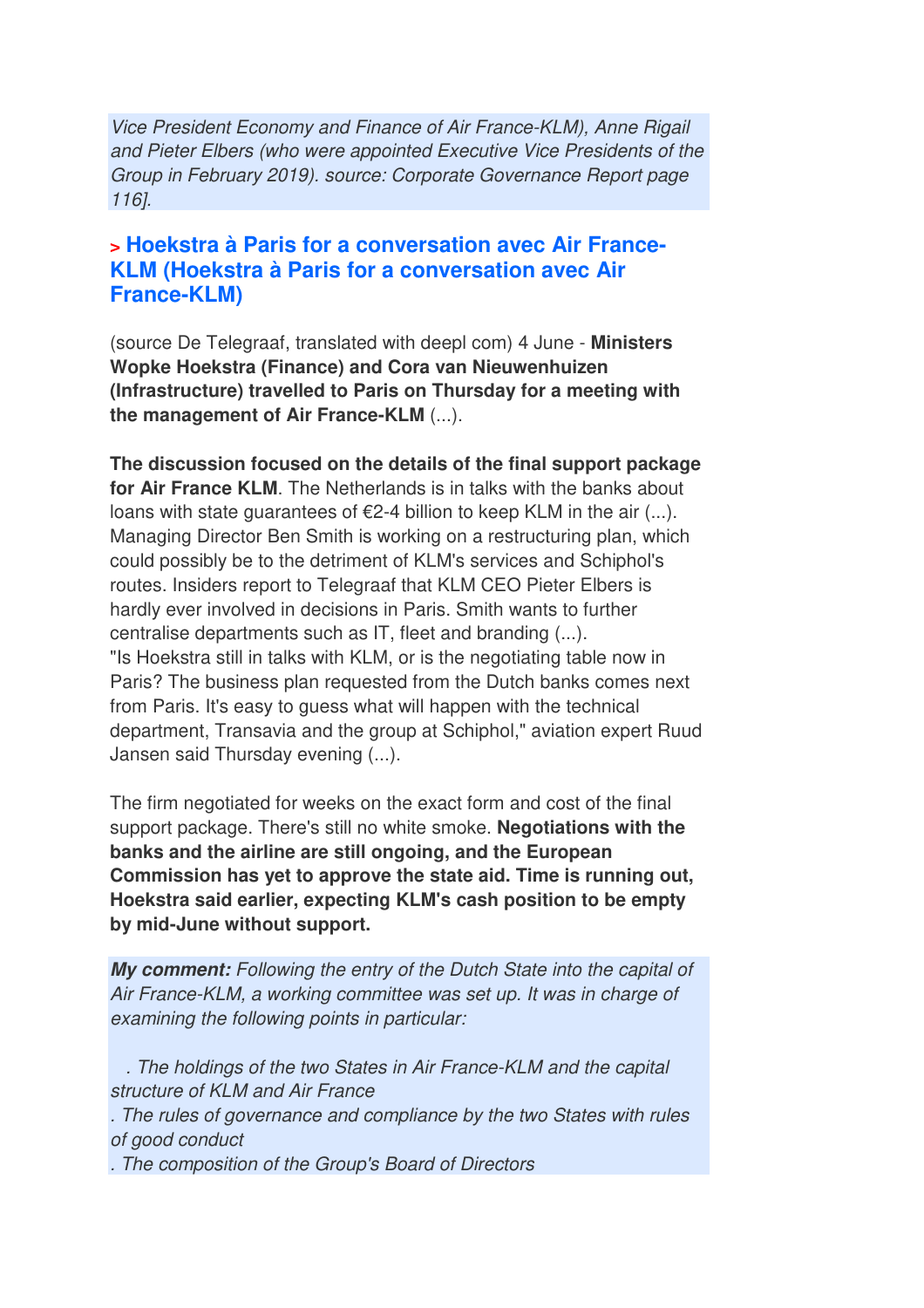. Defending the interests of the Paris-Charles de Gaulle and Schiphol hubs

. The agreements of 16 October 2003 between Air France, KLM and the Dutch State .

Will the discussions related to the support measures of the two companies bring this work to a conclusion?

### **> In July the bomb bursts at KLM, the unions say (En juillet, la bombe explose à KLM, selon les syndicats)**

(source Financieele Dagblad, translated with deepl com) 4 June - **KLM will announce its plans for a major reorganization during the month of July.** The approximately 30,000 employees of the struggling airline will then be informed of the number of forced redundancies and changes in employment conditions (...).

KLM is in talks with the unions on a redundancy plan (...). Managing Director Pieter Elbers has not yet mentioned any figures for (small) KLM  $($ ...).

This company has suffered a demented blow", says **works council chairman Dario Fucci**. He **says he still has no idea what the management is planning. But we want to participate as a board in the coming weeks. If we consult with management now, we can influence the reorganisation plan**.

Under no circumstances will the works council be involved in a new centralization of the Air France-KLM group as a remedy to get out of the crisis. President Fucci is convinced that "all attention and energy must be focused on KLM".

**Finance Minister Wopke Hoekstra said that** the emergency aid promised to KLM of €2-4 billion is subject to certain conditions. The **strongest shoulders should carry the heaviest burden,**" he said. The minister referred mainly to the pilots and management. On the pilots' side, he has remained silent so far. No salary sacrifices have been made (...).

The cabin crew is worried about how KLM will say goodbye to the dismissed employees. The **VNC, the cabin crew association, wants the principle of last in, first out (lifo) to apply to redundancies**.

Employees who have only been in service for a short time will be the first to be dismissed. Older employees will skip the dance.

**KLM wants nothing to do with this system. Management wants (...**). **a fixed percentage of each age group to be declared redundant. This method of** cheese cutting saves much more money and also **prevents the airline from ageing further** (...).

But it is doubtful whether the union can keep KLM out of this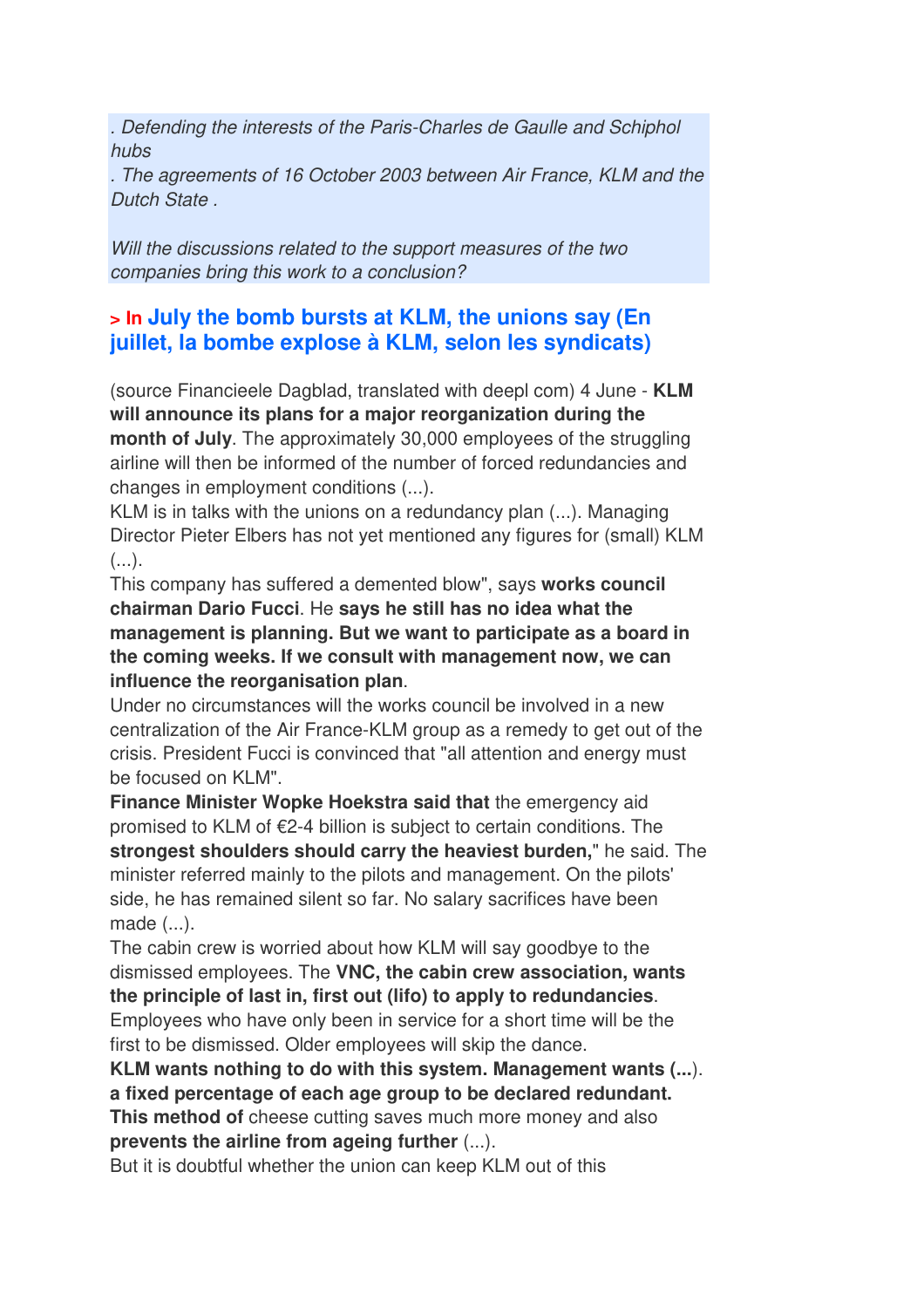arrangement. The union made a mistake. The new collective labour agreement for cabin crew does not stipulate that a redundancy commission must be appointed in the event of a reorganisation. This omission makes KLM's position strong in this dispute (...).

*My comment:* The title of the article will seem excessive to Air France employees. For the past ten years or so, they have been accustomed to a succession of voluntary departure plans.

This is not the case for our colleagues at KLM. They have not experienced such a situation since the creation of the Air France-KLM Group.

### **> At Transavia the money mainly arrives in the Netherlands (Chez Transavia, l'argent arrive principalement aux Pays-Bas).**

(source Upinthesky, translated with deepl com) 8 June - **Transavia consists of two companies**. There is not much information on how they both operate. Up in the Sky has found the answers.

**Transavia Netherlands and Transavia France, vis-à-vis the outside world, act as one airline, with one website and one brand. Yet this is not the case**. Transavia Netherlands (HV for short) is 100% owned by KLM. Transavia France (TO) is 96 % owned by Air France and 4 % by Transavia (Netherlands).

**In 2019, Air France-KLM's low-cost airline carried 16.5 million passengers**. This was almost 5% more than the previous year. **The Dutch subsidiary handled more than 9 million passengers,**

according to a spokesman for the airline. **Transavia France**, with the abbreviation TO, **carried just over 7 million people**.

The Dutch fleet currently consists of 42 aircraft, all of the 737. They fly to 114 destinations. Boeings are also used in France, forty aircraft to be precise. There are 79 destinations served. The two Transavia overlap between Amsterdam and Paris Orly. Before the crisis, both cities were served twice a day. Carefully distributed: one flight to TO and one flight to HV.

More passengers of course means more turnover. In addition, the **average ticket price in the Netherlands seems to be (considerably) higher**. Air France-KLM's annual figures show that Dutch passengers generate twice as much turnover.

Turnover in 2019 from the Benelux countries amounted to just over EUR 1 billion. Just under half a billion euros came from France (...).

Transavia Netherlands has twice as much revenue as Transavia France, with 29% more passengers.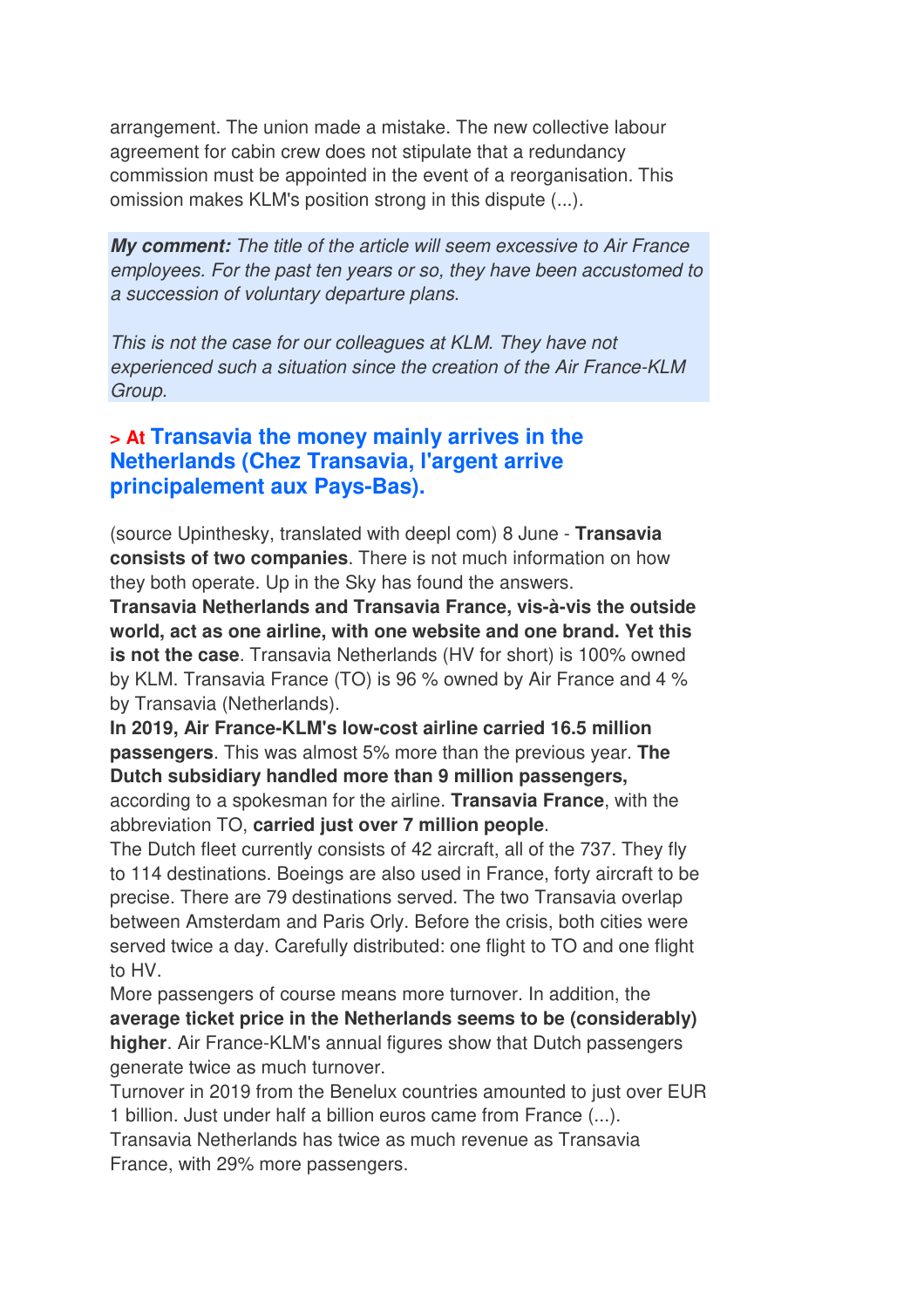**Transavia has a total revenue of €1.7 billion. France and Benelux together account for 1.5 billion**. Customers from the rest of Europe contributed 184 million euros to the turnover. It is **therefore difficult for Transavia to qualify as a 'European airline', with 10% of its turnover coming from countries other than those where its bases are located** (...)

**What is striking, however, is that there is almost no turnover to French destinations**. Only 23 million was spent by customers travelling to French destinations. Finally, 129 million was spent on travel to Africa. Figures for Benelux or the Netherlands are not known.

*My comment:* This article highlights a characteristic of Transavia France's activity: the low-cost airline of the Air France group carries very few passengers on the French domestic network and very few businessmen.

If, as is regularly mentioned, it were to replace HOP and Air France on part of this domestic network, it would have to adapt quickly to this new market for it.

#### **> Last Minute: Scheiding Air France KLM hard in lange weg (costly and time-consuming Air France KLM separation)**

(source De Telegraaf, translated with deepl com) 8 June - "A separation between Air France and KLM costs time and money, according to experts. Nevertheless, **the House of Representatives wants Minister Wopke Hoekstra (Finance) to investigate the separation of KLM. A "separate" KLM is a solution to the political problem of a future share issue**",

In the event of a demerger, Air France KLM must be prepared to sell 49% of KLM's shares to the Dutch State, for example. This means that Hoekstra will have to go to the French State with a lot of money (...). But the shares can also be transferred to another party by the French. **KLM is an independent legal entity, a sale is theoretically possible. Whether or not it is wise is a second question**. It has enormous consequences for the organisation, apart from whether the Netherlands would benefit from it. Collaborations will have to be broken off," says aviation law professor Pablo Mendes de Leon, who is also chairman of the KLM Trust Office, one of KLM's shareholder protection foundations. **Demand for PVP was surprisingly sustained by a majority last week**. The CDA, Hoekstra's party, also accepted the plan. The minister himself was not in favour of the investigation (...).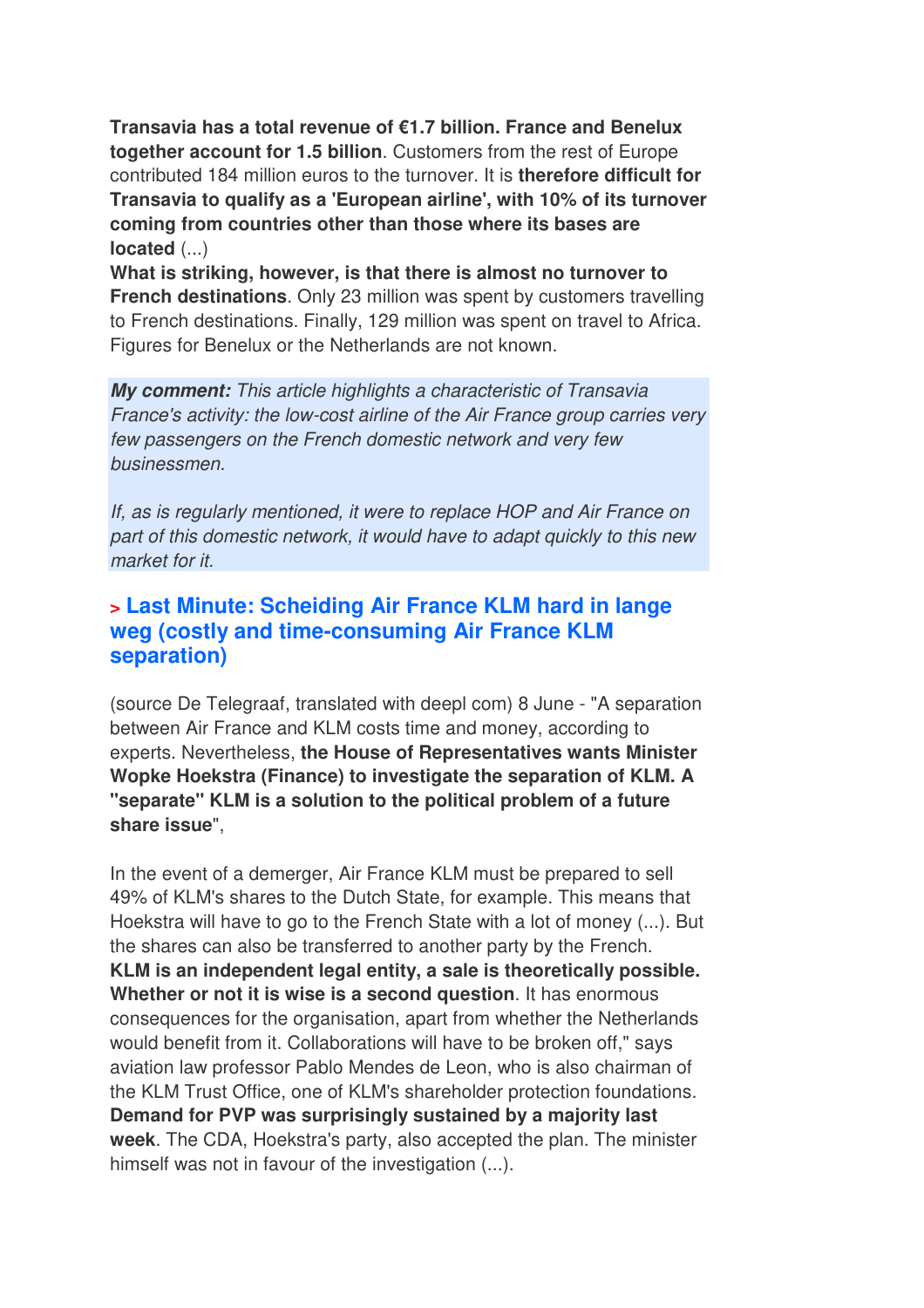Insiders report that the inquiry into the split is only causing "more irritation in relations with Paris". Hoekstra is currently negotiating loans with the banks and KLM. The finance ministry will not say anything about what the investigation into an independent KLM will look like as long as negotiations continue. KLM has not responded to a request for comments.

The Shareholders' Association states in a reply that unbundling is an "extremely complex and lengthy process". "KLM is an imperfect company, with the coronavirus crisis it cannot have it all.

**The company needs money, not new research," says VEB economist Jasper Jansen. Aviation expert Ruud Jansen disagrees with the VEB. According to him, a "liberated" KLM will actually earn money if the commercial and operational cooperation within the airline alliance with Delta remains intact**. "Jansen reports to Telegraaf that the main purpose of the investigation is to carry out preliminary work for possible nationalisation.

"This is a cumbersome way to gain state influence in a company," says Hans Schenk, professor emeritus of corporate governance. "This influence can also be obtained by becoming a smaller shareholder, or by anchoring the public purpose in the articles of association." The minister is a shareholder in the holding company (...) and bit the dust at the annual meeting two weeks ago regarding the bonus of Managing Director Ben Smith.

"The state's a small shareholder, so it doesn't really have a stick to enforce the public interest. It should have done so at the time of the sale in 2004 or 2010, when it waived the right to redeem. If Hoekstra now wants to have more influence, it can only do so by buying shares on the stock exchange. But that is a political issue, because it involves spending a lot of taxpayers' money," Schenk explains.

**A possible share issue is expected to take place later this year with a share issue by Air France KLM. MEPs fear that Dutch taxpayers' money will eventually end up on the French side of the company.**  With a "free" KLM, Hoekstra will be relieved of a problem with Parliament and will be rid of the difficult relationship with the French. Internally, KLM fears that the size of the company will be reduced during a forthcoming reorganisation.

"It would be better to put the money in KLM's treasury than in the holding company in Paris. We won't see anything in return," says Jansen. "For the routes from Schiphol it doesn't matter, according to Mendes de Leon. "The government, which is responsible for granting these landing rights, could theoretically transfer them to a possible nationalised KLM. But the road is long. It is the Dutch government that decides in the negotiations how many KLM flights can be made to China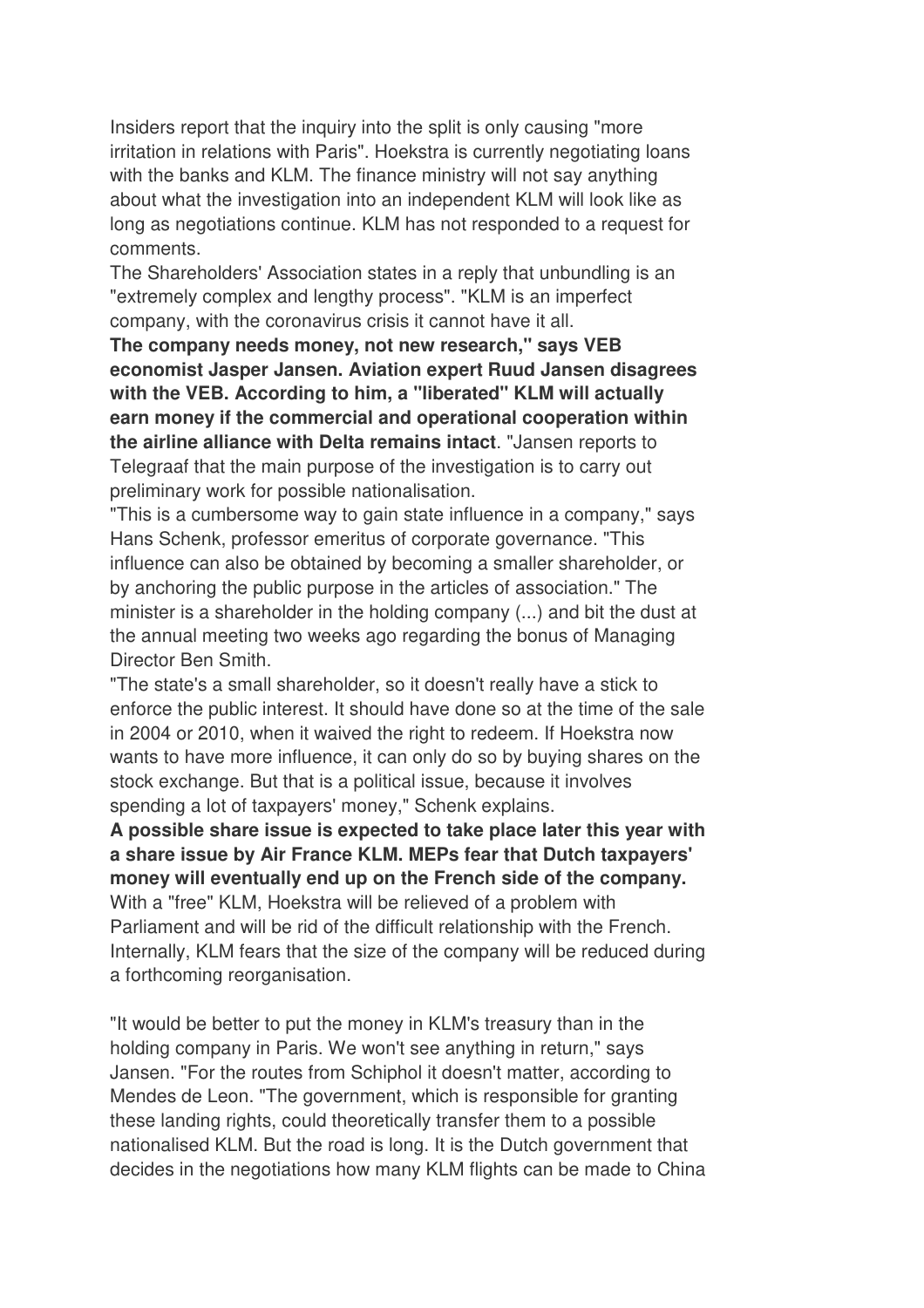or Brazil, not the parent company in France",

*My comment:* In the Netherlands, the parliamentary debate on the conditions of support for KLM has been going on for several weeks.

The conclusions of the study on the retention of KLM within the Air France-KLM group could weaken the position of the Dutch State if they showed that a separation would in all likelihood endanger the future of the Dutch flag carrier.

#### **> Air France to recapitalize its HOP subsidiary**

(source La Tribune) June 2 - Beyond the speeches, a strong decision will confirm the maintenance of HOP. According to corroborating sources, Air France is preparing to recapitalize its subsidiary in the near future for around 200 million euros. The dossier will be presented to the next Air France Board of Directors (...).

Recently, during a videoconference with HOP staff, Ben Smith, the CEO of Air France-KLM, Anne Rigail, the CEO of Air France and Pierre-Olivier Bandet, the CEO of HOP, had indicated that the recapitalisation was not in question. Enough to raise the sword of Damocles hanging over the regional airline. And reassure the employees, worried about the persistent rumours about a closure of the company. Because, without this recapitalization, the survival of HOP is in question (...). **Since 2017, HOP's shareholders' equity is less than half of the share capital** (which is contrary to the requirements of the Commercial Code), **and a recapitalization by the end of 2020 is mandatory for the** company, otherwise it runs the risk of being potentially dissolved as stipulated in the same Commercial Code. **For Air France, there will be no cash outflow. The parent company will write off a claim it had on HOP. A current account debt will be converted into capital. This amounts to approximately 200 million euros**. The Air France group had itself benefited from such an accounting bookkeeping game in 2015 when its parent company, Air France-KLM, cancelled a debt of around 750 million euros to recapitalise it.

However, if HOP is going to continue, the restructuring will be painful. **Air France's regional subsidiary will undergo a severe slimming cure**. Its activity will be "limited" to supplying the hubs at Roissy-Charles de Gaulle and Lyon. Outside Lyon, the other major regional routes will be abandoned. Flights between French cities and the Parisian airport of Orly (such as Toulon, Clermont-Ferrand...) will also be abandoned. The development of Air France's low-cost subsidiary, Transavia, on the domestic market is planned (...).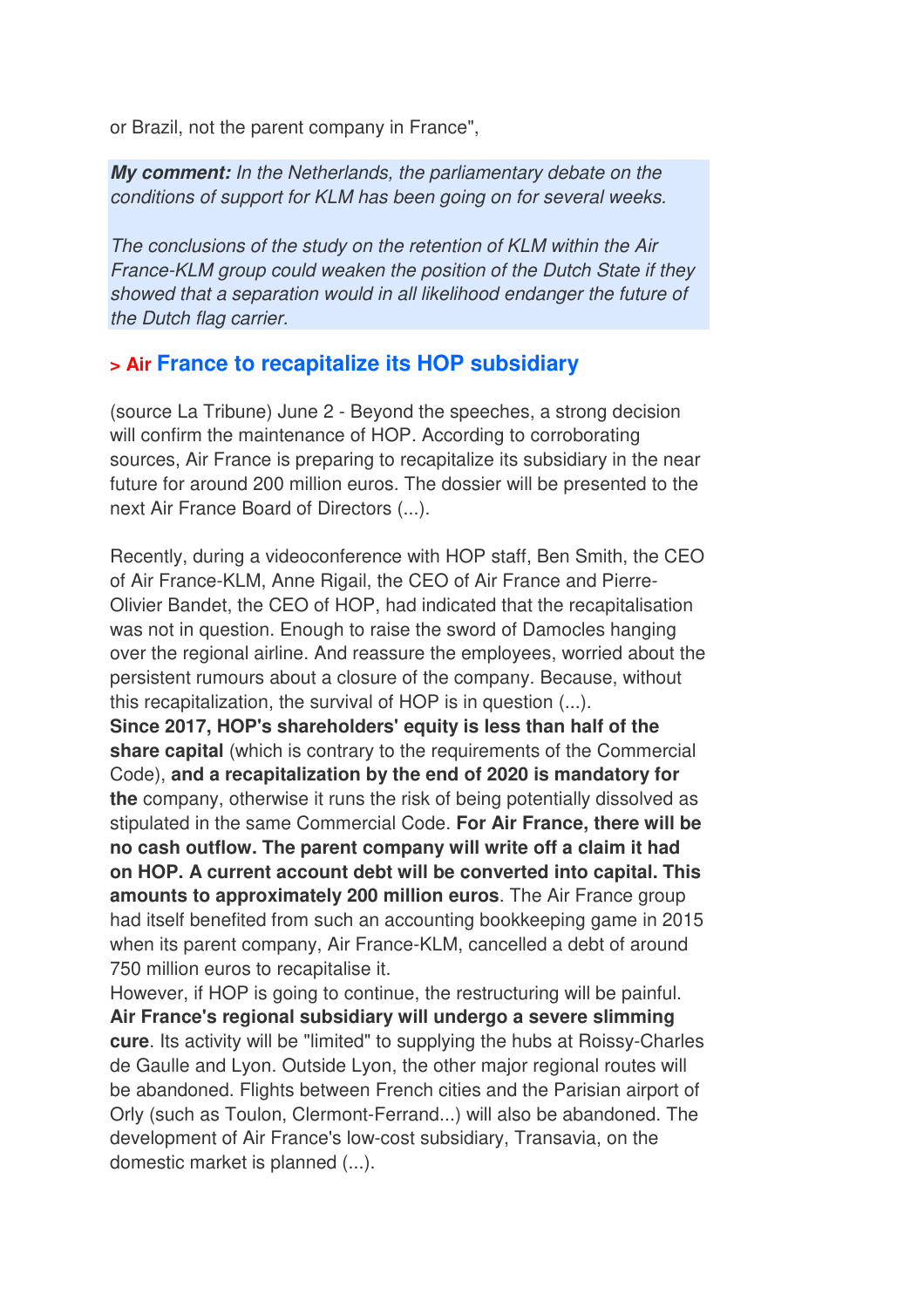"Before the crisis, our business plan allowed us to maintain all the sites and PN bases [flight crew]. This crisis is calling this balance into question. A concentration of HOP's presence seems unfortunately inevitable [...], the viability of HOP in the long term is at this price', added Pierre-Olivier Bandet, adding that '**the social consequences' will be dealt with and accompanied 'in time, between the beginning of 2021 and the summer of 2023, by 'relying on the solidarity of the group'**.

Departure plans will be put in place and voluntary work will be favoured. "Our objective is to manage these situations of overstaffing by favouring voluntary work and by developing systems adapted to different situations / populations. **All means will be mobilized: voluntary departure measures, incentive schemes for end-of-career departures, measures to support geographical and professional mobility (including the PN gateways),"** Pierre-Olivier Bandet specified.

The trade unions fear more than 1,000 job cuts out of the 2,700 positions in the company.

#### *My comment:* How does a company get into HOP's situation?

To make it (very!) simple, a company's share capital represents the funds contributed at the time of its creation. The equity (also called shareholders' equity) is initially equal to the share capital. Then, year after year, profits and losses (among other things) are added to it.

When a company goes from one deficit year to the next, it reduces its equity. This is what happened to HOP.

There are several solutions to get out of this situation, which can go as far as the dissolution of the company.

In the case of HOP, the regional airline has a debt of 200 million euros to Air France. The waiver of this debt by Air France will increase HOP's equity by the same amount.

### **> Air Caraïbes and French Bee give green light to salary cuts**

(source Les Echos) 4 June - Reducing wages to save jobs: the idea is no longer taboo in France, including in air transport. Air Caraïbes and French Bee are proof of this. At a time when the sector is losing jobs by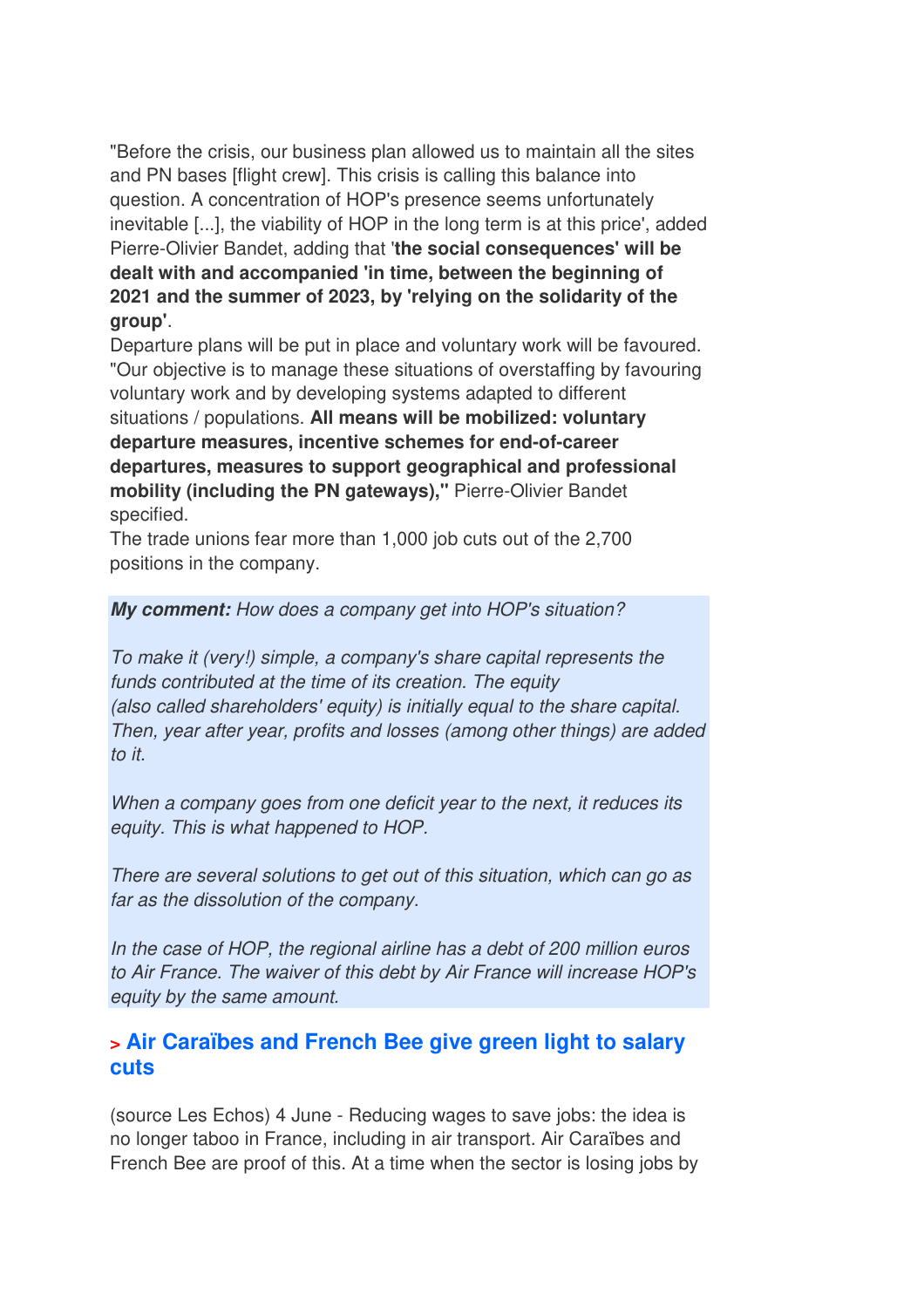the tens of thousands, the **unions of the two airlines in the Dubreuil group were the first to conclude a "collective performance agreement" (CPA) with their management guaranteeing the maintenance of jobs, in return for a general wage cut of around 10% over a two-year period**. An initiative unimaginable before the crisis. But others could follow, notably at Corsair, where the subject is on the negotiating table.

However, Air Caraïbes and French Bee have not invented anything. All they did was use one of the innovations introduced in 2017 into the Labour Code by the "Macron Ordinances", which allows companies to negotiate with the unions a reduction in wages or a change in working hours in order to avoid redundancies. And this for a maximum period of five years  $(...)$ .

#### **Each category of personnel has been the subject of a different**

**APC,** but all are concerned: pilots, cabin crew, ground staff, not forgetting managers, who will also see their overall remuneration reduced by 10%. The reduction in remuneration will vary slightly depending on the category and the terms and conditions (bonuses, compensation, salaries, etc.)," explains Marc Rochet. But, **overall, the effort required is a decrease of about 10% in social costs for a period of two years, in exchange for the commitment to maintain the number of permanent contracts**. "And, contrary to a renegotiation of collective agreements, which always takes time, an APC is effective immediately," notes the manager.

Indeed, the APC has the advantage of being a temporary modification of some of the working conditions. "Management wanted a three-year period, but we got it limited to two years. And if the situation improves faster than expected, we could get out of it early," he adds.

**This effort by employees is part of a broader plan to reduce costs at Air Caraïbes and French Bee**, designed to cope with the lasting drop in demand and revenues. "The group is negotiating with Airbus, in particular, the postponement of part of the A350 deliveries scheduled for 2020 and 2021, as well as the lease contracts for other aircraft (...).

*My comment: The* use of a collective performance agreement can help avoid job cuts in a company in difficulty.

Other solutions exist. At Air France, Management intends to give priority to employee departure incentives via a voluntary departure plan.

### **> British Airways threatens to lay off employees to take them back at lower cost**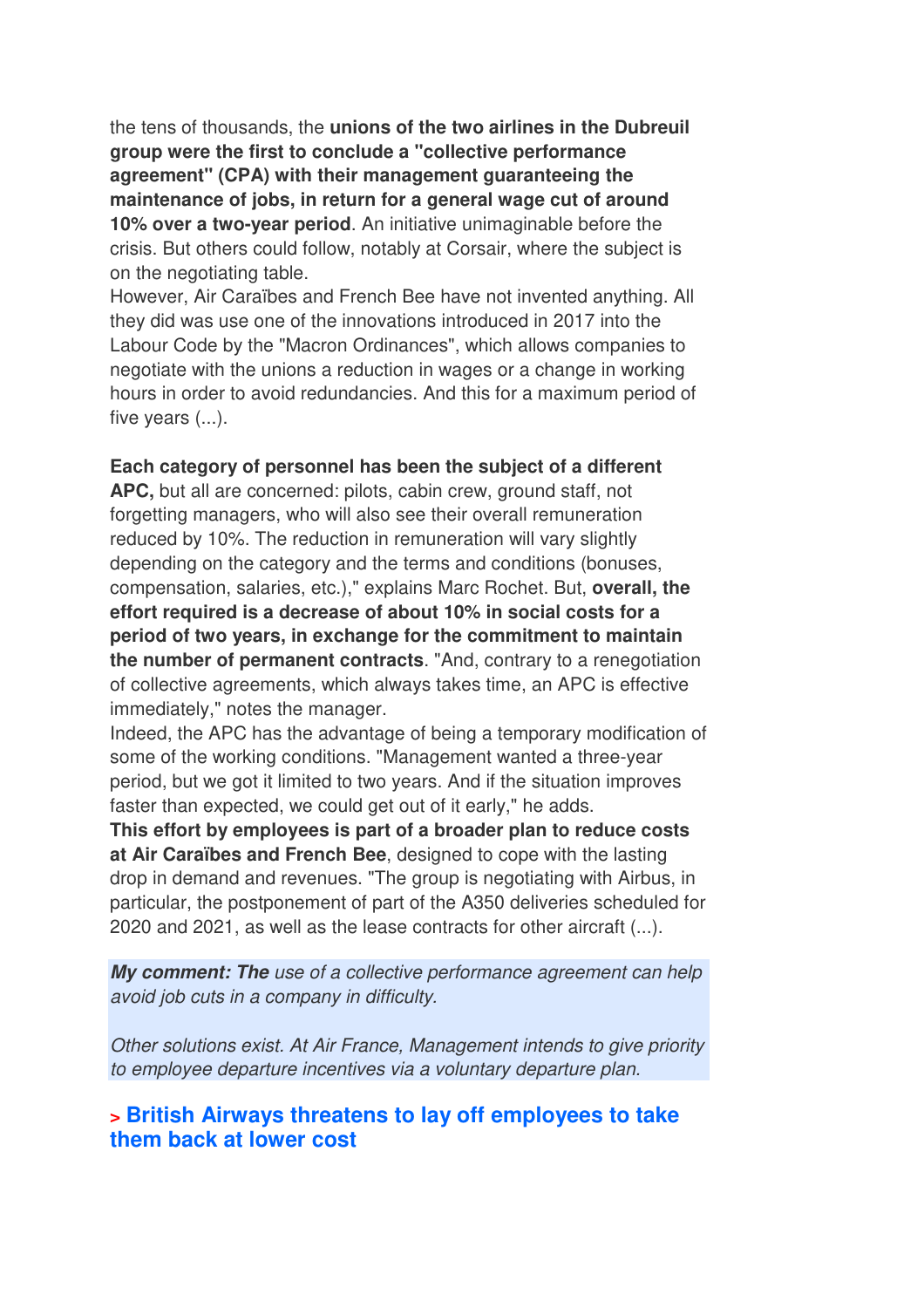(source Les Échos) June 4 - **Take it or leave it**. Faced with the coronavirus epidemic and the heavy collateral damage it has caused to airline activity, **British Airways did** not content itself with announcing at the end of April up to 12,000 job cuts out of 42,000 employees. The British airline is also **seeking to impose less advantageous working conditions and wage cuts on the remaining employees. And it is even threatening to lay them off, even** if it means **hiring them again under the new regime,** if the unions do not give the go-ahead. A total of **19,350 employees would be affected** by this approach submitted to the unions on 28 April (...).

In many cases, the company would like to include temporary unemployment clauses in employment contracts, which would allow work to be suspended for up to 6 weeks a year without paying employees (...).

"This is a cynical way of reducing staff conditions at a time when there is nothing they can do to oppose them", said the chairman of the Parliamentary Transport Committee, Huw Merriman, for whom British Airways is "actually laying off" 42,000 employees and "replacing them with 30,000 employees on inferior terms".

**The method irritates the government and some British MPs all the** more since British Airways announced a few weeks earlier that it was placing 30,000 employees under the government's short-time working scheme so that 80% of their salaries would be paid by the taxpayer. It also announced up to 12,000 departures.

"The recent announcements of layoffs by companies such as British Airways are terrible news for employees and their families, **Transport Secretary** Kelly Tolhurst

said in the House of Commons on Wednesday. These are decisions that I particularly **regret for** those companies benefiting from the Government's job maintenance package. **The plan "was not designed to have taxpayers pay for the salaries of employees so that companies can lay off those same employees during the period of short-time working,**" she said.

### **> Why Austria will set a minimum air fare of 40 euros**

(source BFM BUSINESS) 8 June - The Austrian government announced on Monday a series of measures for air transport that it wants to make "more sustainable", including a minimum ticket price of €40 and a tax on short-haul journeys.

**The coalition of** conservative Chancellor Sebastian Kurz, who governs with environmentalists, also **confirmed its agreement to a rescue plan for Austrian Airlines (AUA), a subsidiary of Lufthansa, which will receive €450 million in state aid.**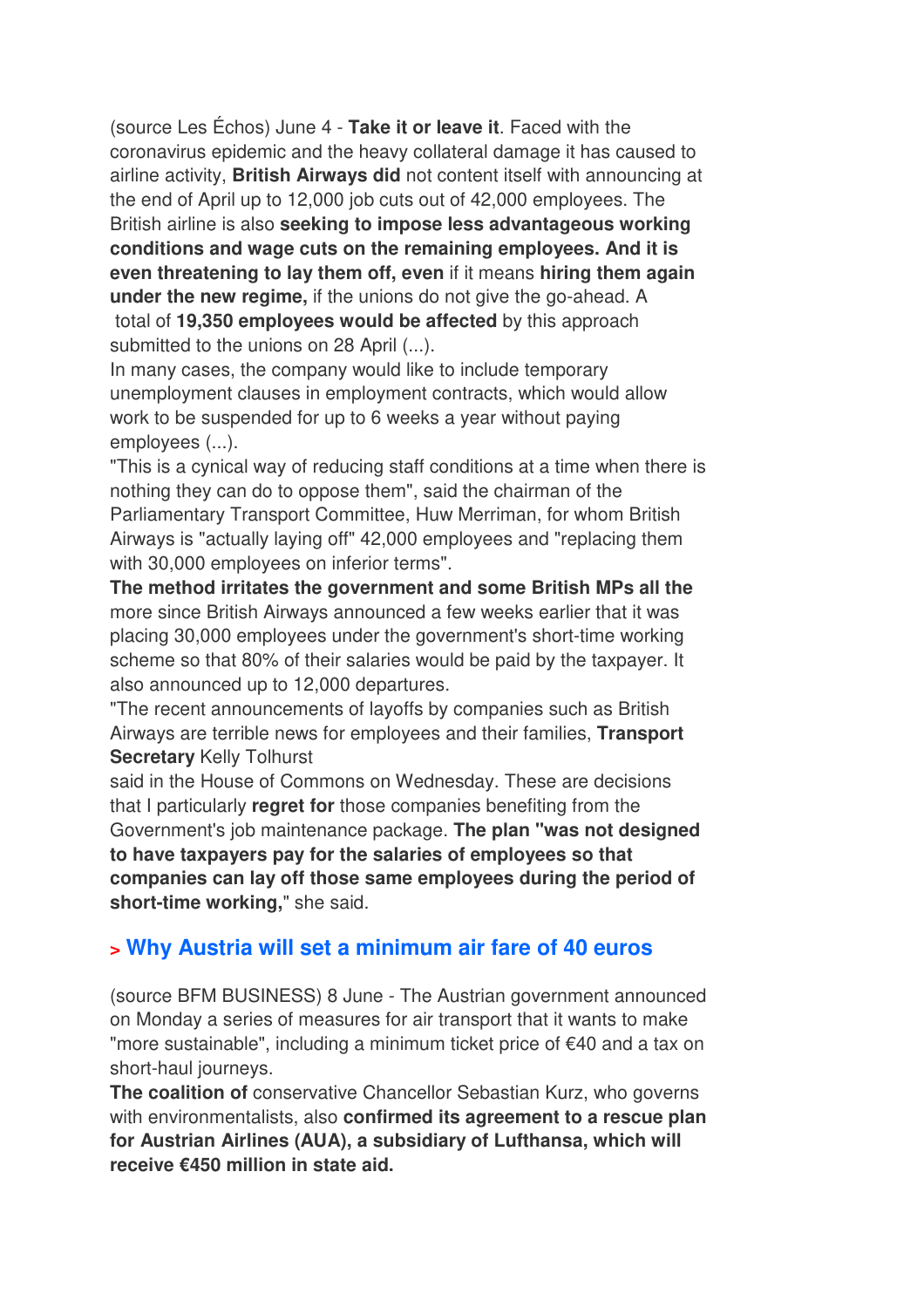The plan will consist of direct financing ( $€150$  million) and stateguaranteed loans (€300 million) to help the carrier recover from the coronavirus crisis.

**The government**, which has ambitious climate targets for the next few years, **has accompanied this announcement with a series of measures to make "air transport sustainable and socially equitable".** 

"It **will no longer be possible to offer tickets priced below actual taxes and charges. In Austria on average, this means 40 euros**", said Environment Minister Leonore Gewessler (Greens), unveiling the forthcoming introduction of a minimum ticket price.

"In future there will be no more low-cost tickets on the back of the climate and employees. In the EU we are pioneers against the dumping of low-cost airlines", the minister assured. In the spotlight, we can of course mention Ryanair, which has been heavily criticised for its handling of the social crisis.

The government also wants to introduce a tax of 30 euros for all air travel of less than 350 kilometres.

*My comment: To* prohibit the sale of airline tickets at a price below taxes, I have expressed myself several times along these lines.

Does that make it legal? The issue is regularly debated.

Some people consider that the ban on selling at a loss applies to every ticket, so a ticket cannot be sold at a price lower than the taxes and the cost of fuel.

Others believe that the ban on selling below cost applies to theft. The total revenue from the flight must then be higher than the taxes and the cost of fuel.

Legal or not, I cannot say. But selling a ticket at a price below taxes is not acceptable!

**> Ryanair: the reduction in salaries asked of employees is "completely disproportionate", says Jean-Baptiste Djebbari**

(source France Info) 5 June - "**Ryanair is asking for salary cuts for five years, which seems completely disproportionate,**" Jean-Baptiste Djebbari**, the French Secretary of State for Transport,**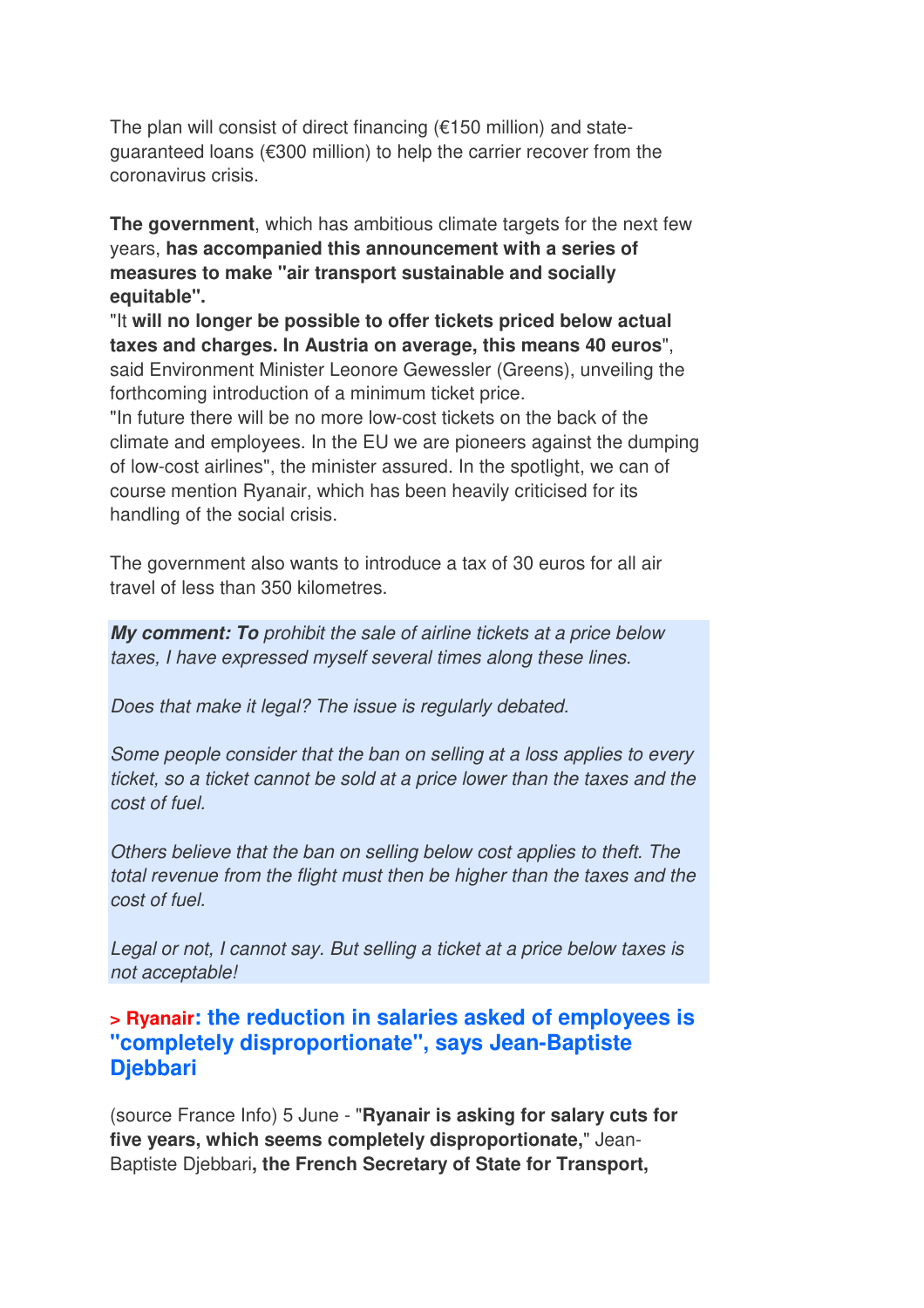**reacted** on France Info on Thursday 4 June.

**He thus indicated that "these collective performance agreements, which aim to avoid redundancy plans** (...) **will probably be implemented in a number of companies**", given the crisis affecting the air transport sector in connection with the coronavirus health crisis. But Jean-Baptiste Djebbari recalled that these agreements should "be limited in time and accompanied by employment guarantees". Controls are being carried out, the labour authorities are involved, and the unions are working in good faith in these negotiations.

The Secretary of State for Transport also said that he would like the agreements to obtain the approval of the employees, in a more direct way: "I think that these agreements, once they are concluded, must be submitted to internal democracy, to a referendum. (...) It is indeed in this balanced balance of power between employees and employers that things must take place", he recommended.

If he did not call for a boycott of the Ryanair company, as Laurent Berger, secretary general of the CFDT, did on Tuesday on franceinfo, **Jean-Baptiste Djebbari considered that "Laurent Berger is right to say that the consumer, the user, the passenger, has a power to take or not take companies that respect or pretend to respect the rules**".

However, he stressed that "in the recent past, Ryanair has been condemned for concealed work". The Secretary of State recalled having 'worked at one time as a legal expert on these matters', indicating that he was 'very familiar with Ryanair and its ability at one time in history to have circumvented the rules or at least to have played the grey areas of European law'.

*My comment:* For those who wish to know more about the Ryanair system, I invite them to read the survey conducted by the APNA. It is available at apna-asso?com/project/survey-Ryanair-a-modeleconomical-base-on-the-subsidized-public-a-trance (replace the question mark with a period).

It deals with the employment conditions of air crews, financing by local authorities, financial arrangements via tax havens, export subsidies for the purchase of Boeing 737s.

As this study is dated 2015, some of the information may be out of date.

**> Wizz Air Abu Dhabi to double initial launch fleet (Wizz Air Abu Dhabi va doubler sa flotte de lancement initiale)**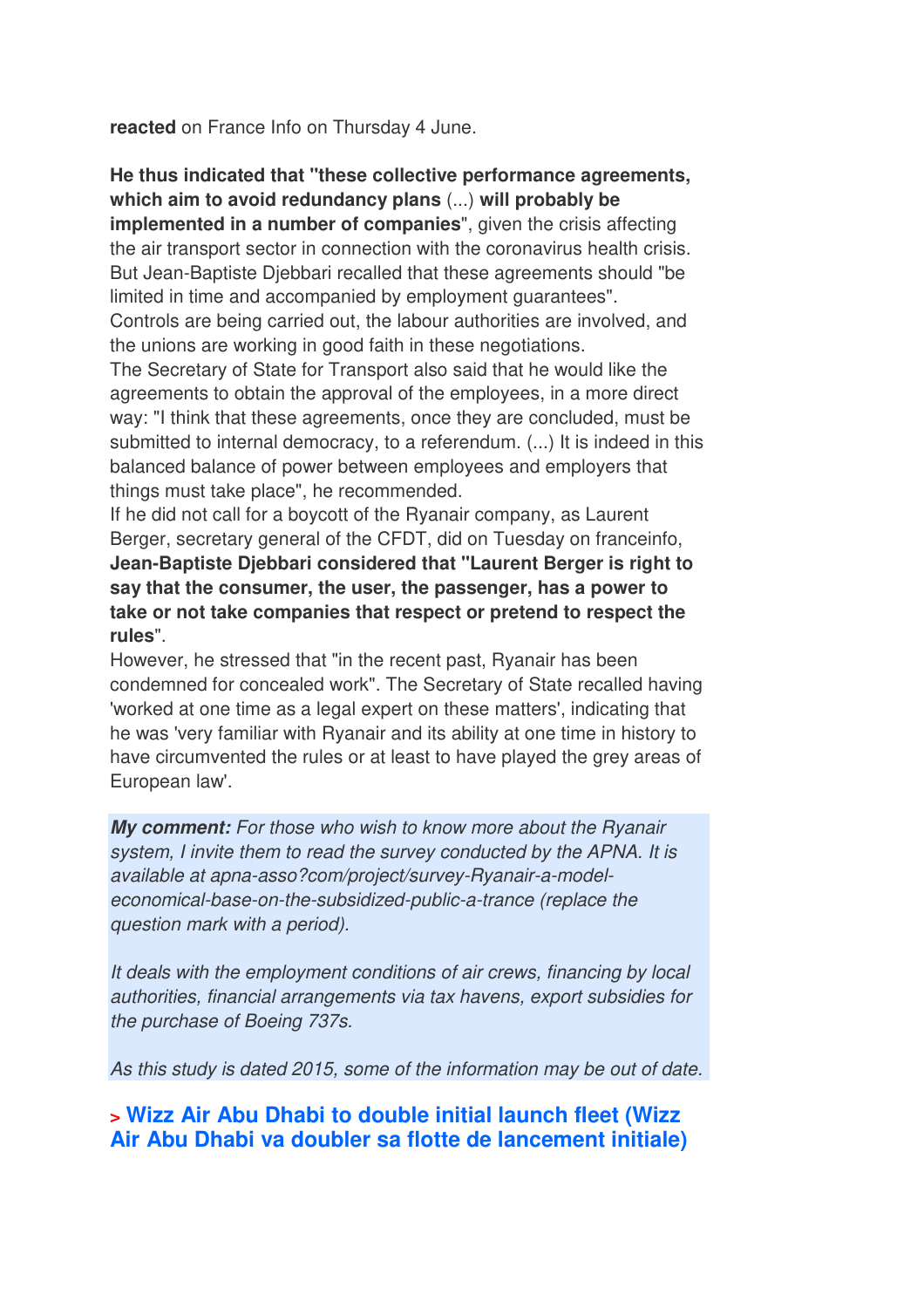(source Arabian business, translated with deepl com) June 3 - European low-cost airline Wizz Air will transfer its UAE operations to Abu Dhabi ahead of the launch of Wizz Air Abu Dhabi later this year.

**Wizz Air Abu Dhabi will be launched with six aircraft, double the number originally planned, according to the managing director of Hungarian airline Wizz Air.** 

 And while the Covid-19 pandemic has created a huge black hole in the aviation industry, Jozsef Varadi revealed that the launch date of the new low-cost airline, operating from the UAE capital, is on schedule later this vear  $(...)$ .

The joint venture with the Abu Dhabi State Holding Company (ADQ) will take off in October, **with destinations throughout Europe, the Indian subcontinent, the Middle East and Africa** (...). Varadi remains optimistic about the future. He said: "In fact, it has even increased our appetite, given the situation, as we have seen that competition is weakening here and there".

He added: "This **is an initiative that will probably take us to the scale of Wizz Air Hungry in the same period. So, if you look at the figures, Wizz Air Hungary has reached about 100 planes in 15 years and Wizz Air Abu Dhabi will also reach 100 planes in 15 years, if not** more" (...)

 He said: "**We can capture five billion people within a six and a half hour radius around Abu Dhabi**. We believe this represents many opportunities for the airline to expand its network. We will launch this initiative commercially in a few weeks, and operationally we will be in the air by the end of the year as planned".

*My comment:* The Emirates and Turkey have a privileged geographical location. More than 70% of the cities served from these countries are accessible by single-aisle aircraft.

By setting up in Abu Dhabi with the financial support of the local government, the Hungarian low-cost airline Wizz Air, a short-haul specialist, is trying to enter the long-haul market with single-aisle aircraft. It notes that the growth prospects of the intra-European market are becoming limited.

It will thus compete with Turkish Airlines.

#### **> With Lufthansa, Brussels sets its competitive course**

((source l'Opinion) 5 June - The "next world" is already here for European air transport. With Margrethe Vestager in the role of the great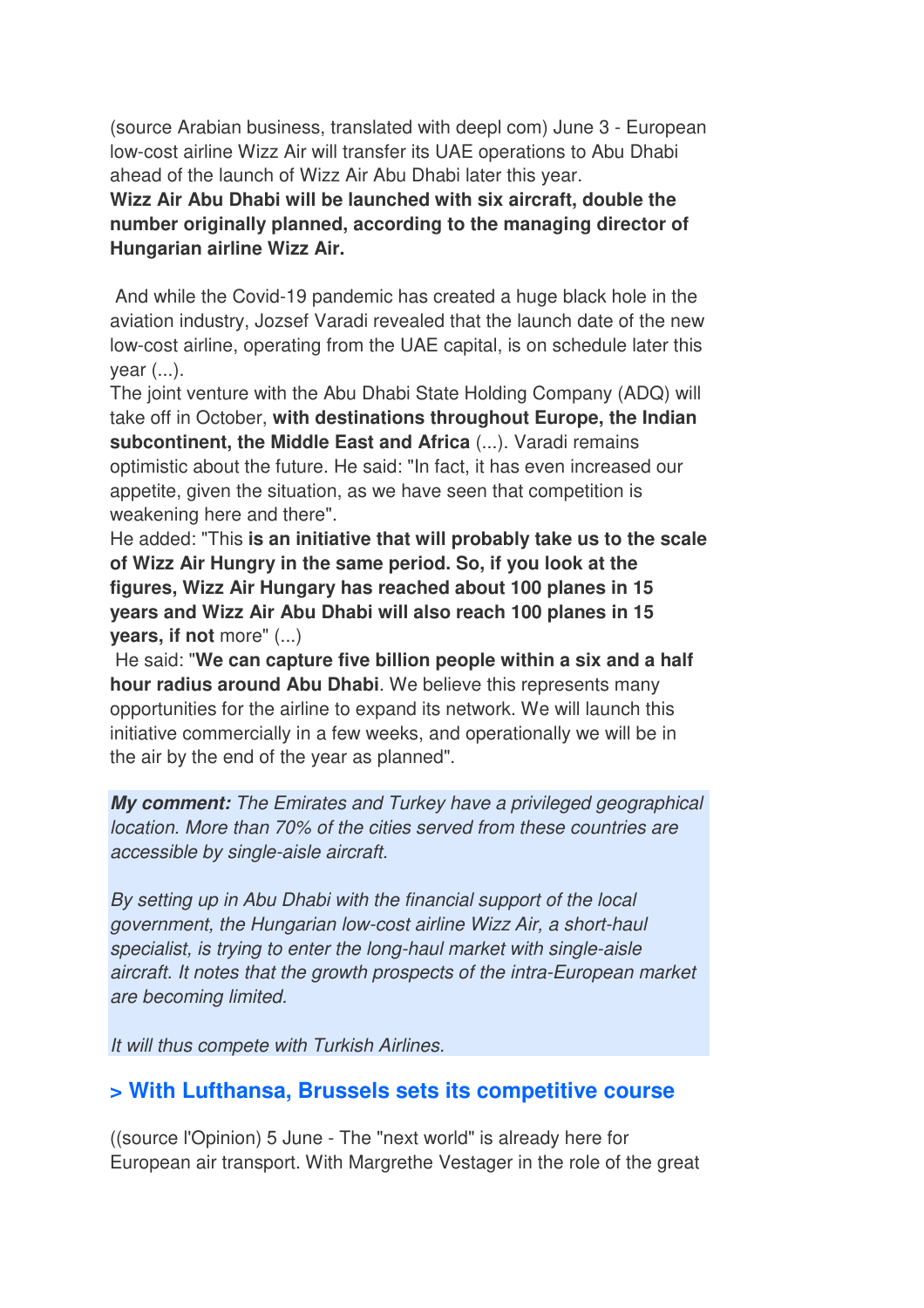renovator of competition law on the old continent. The yard, which opened a few months ago, has reached an important moment with the battle that the Commissioner has just fought over the **approval of the €9 billion rescue plan that was painfully negotiated between Lufthansa and Berlin. Its conclusions are worth analysing, because the other national companies, the** European official warned, **will be placed on the same footing as the German one as soon as they benefit from state recapitalisation. This is the case of the German national carrier, which could soon be the case of Air France-KLM or Alitalia, which is due to be nationalised in the near future.** 

 Although undermined by a recent European Court of Justice ruling ruling that one of its 2016 decisions opposing a merger in the UK telecoms sector was illegal, her final arbitration shows that the Danish Commissioner has lost none of her pugnacity. In her first major decision on massive state support resulting from Covid-19, **she secured that Lufthansa will open its two key hubs, Frankfurt and Munich, to new competition with 24 slots for Ryanair, EasyJet and Hungary's Wizz.**

 Although it has had to go back on its initial claims in terms of the number of slots granted, **it has put forward its arguments on the merits: the recapitalisation of EUR 5,7 billion granted by the German State gives Lufthansa a significant competitive advantage because it assures all investors of the company's survival** and reopens the way for it to obtain market financing. In its view, this should be compensated in favour of new competitors who are deprived of such public support.

This philosophy is sound, and must be supported. By setting limits on the relaxation of the State aid regime already granted in connection with the pandemic, it is likely to underpin the decisions that the Directorate-General for Competition will shortly be taking, well beyond the aviation sector. It is not **surprising, therefore, that Renault's management was careful to stress that it was not planning any recapitalisation, sticking to a loan of 5 billion** validated on Tuesday by President Macron... **If this becomes necessary, Brussels would be on guard to demand compensation, which it has maintained, in the case of Lufthansa, despite an unprecedented shelling of its services by all the political, employer and trade union lobbies in Germany**. Clearly, the notion of "European champion" is still understood restrictively in Brussels, and the countries calling for it will have a hard time. The Lufthansa case shows that the current reflections on competition law will lead to changes, but not a major shift. If there are any innovations, it will be in the means of defence granted to European groups, in a weak position and subject to subsidised foreign interests,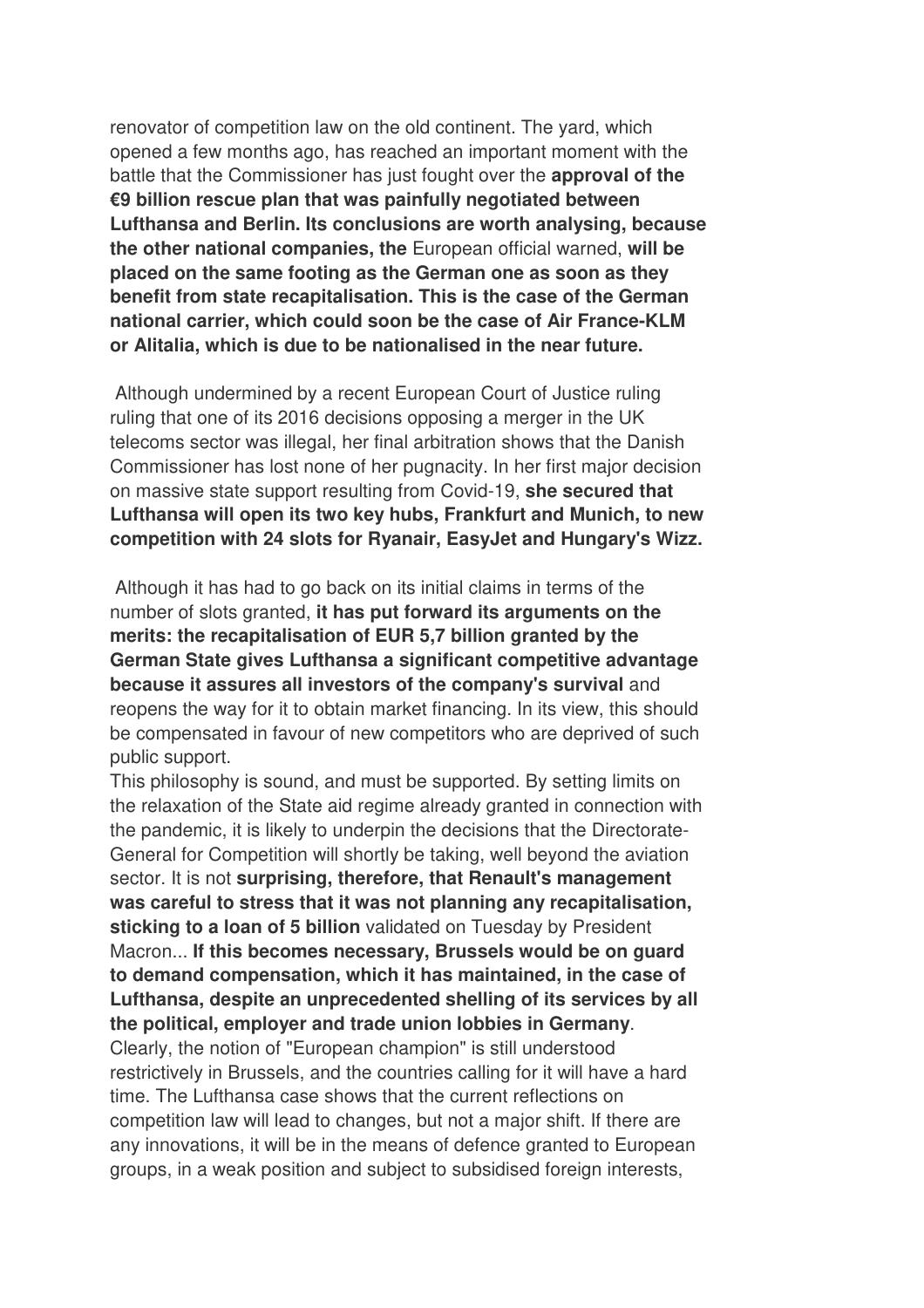that they will have to be hoped for. A White Paper on the subject is expected this month. This is a major event for the European economy.

*My comment:* The number of slots released by Lufthansa may seem low. However, it represents two thirds of the slots distributed at Orly after the liquidation of the Aigle Azur airline.

# *Stock market press review*

### **> Air France KLM: cautious advice**

(source Boursier com) June 4 - Air France KLM remains stable at 4.85 euros this Thursday in Paris, while among the latest broker reviews, **Berenberg is only aiming at a price of 4.75 euros on the** airline **while remaining "neutral**", against a target of 7 euros previously. Exane BNP Paribas is also 'neutral' on the stock with a target price of 5 euros, (...)

*My comment:* Thursday 4 June was the only stable day for the Air France-KLM share. On the three previous days, it had risen by 20%. On the following two days it rose by 21%.

Buoyed by the upturn in activity, it now exceeds the consensus of analysts by 25% (see my comments on the share price at the end of the letter).

# *The bonus article...*

### **> TRIBUNE. "You want to change the company of tomorrow? I'll be damned. »**

(source L'Obs) 3 June - Energy renovation, carbon-free transport, renewable energies... **The economic recovery plan must accompany the ecological transition, ninety French and international business leaders call for,** in an op-ed published in "Le Monde" on the initiative of Jean-Laurent Bonnafé (BNP Paribas).

**"Chiche!** ", **react about forty salaried directors of the CFDT trade union**. Coming from companies as diverse as Renault, Groupama and Sanofi, they call for a strengthening of the role of employee representatives on boards of directors. "L'Obs" publishes their response.

 **"Let's put the environment at the heart of the recovery," the leaders of our major companies chanted in a forum on May 3.**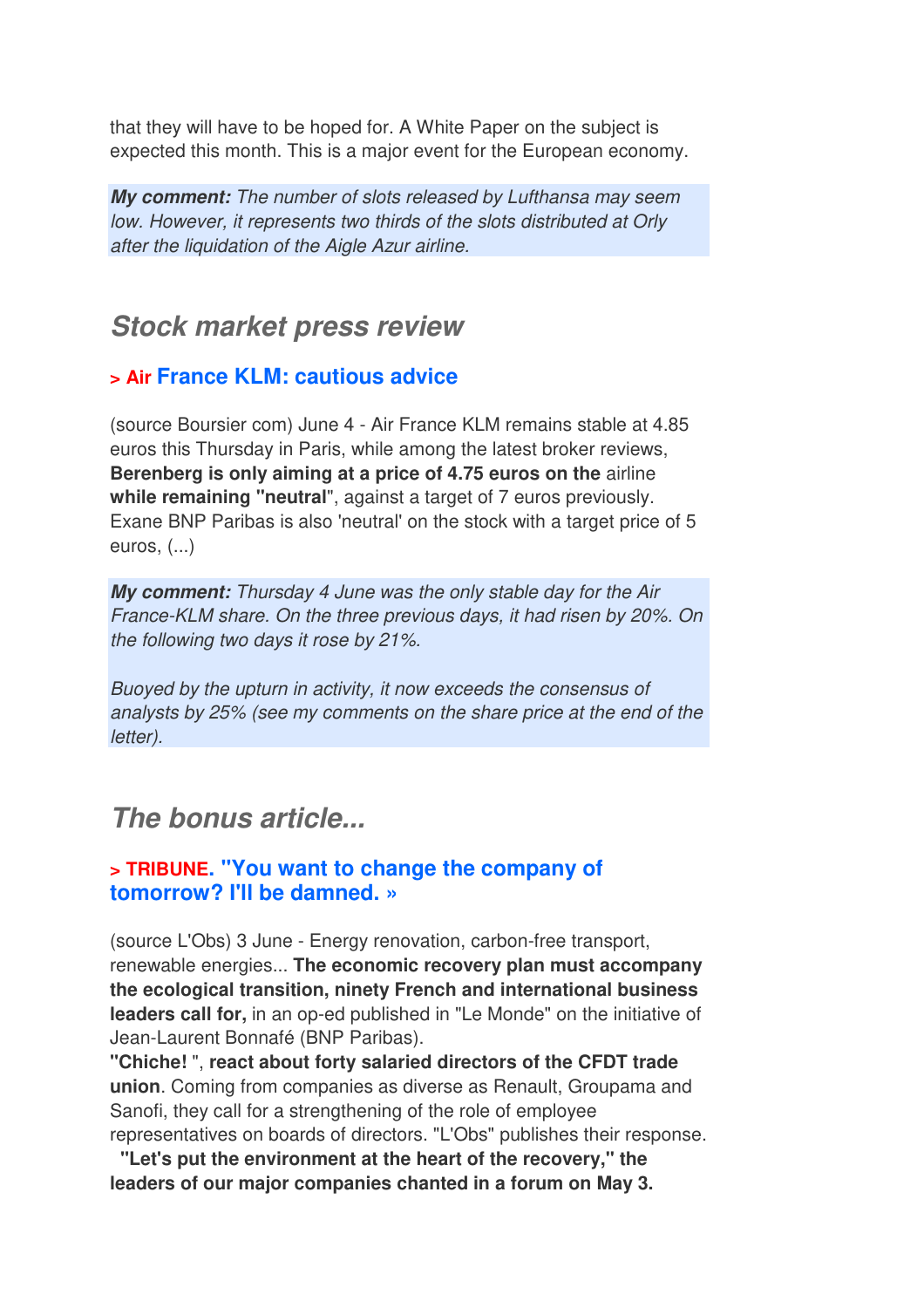#### **Chiche! The CFDT employee directors reply. And you can count on**

**us!** Reading the clear and simple message from this employers' forum, a message that we can only agree with 200%, we feel like saying: but yes... do it, damn it... let's do it now!

#### **For responsible companies, quality jobsWe,**

 as employee directors, are also very attached to our companies. We support and defend long-term development strategies, the issue of work, the choice of environmentally friendly activities that allow us to take the path of ecological transition, commitments to more democratic companies with quality social dialogue.

We seek to influence so that the development of our companies is a source of employment for the greatest number and quality jobs, giving power to live and social recognition.

 The commitment of employees, as a constituent stakeholder, is also a pillar for the development of innovation. And innovation is the key to the success and sustainability of the company. It is also the means to move towards the quality economy that we are calling for.

It is necessary for our companies to transform themselves in order to curb the consumption of non-renewable resources. We must go beyond carbon offsetting alone, and stop consuming limited resources at all costs. This transformation towards a new development model depends on the choices made by directors when they decide on a strategy in the Board of Directors (BOD).

#### **For a regulated and reoriented, fairer remuneration policy**

Wages to live on... Executive salaries that are regulated... What is the acceptable range of salaries, what factor for a decent balance? A factor of 100, says the Medef? Debates must take place within the boards, and it is the responsibility of employee directors to ask questions and broaden their thinking so that decisions can lead to a fair balance. The employee directors have long been talking about these issues of

sharing. After the general movement of reflection induced by the emergence of the notion of raison d'être, shareholders understand more clearly that they should share the income and not take the largest share of it. We can only welcome this.

The crisis has made it compulsory for dividend money to be redirected towards the survival of the company and its employees . Decisions guided by the long term and solidarity must be extended. It is a question of not falling back into the short-term financial mainstream... no decision should be taken without being measured and expected to be effective in the fight against the ecological emergency.

For companies in the Social and Solidarity-based Economy, the priorities must be the same.

**Accompanying and driving the transformationA**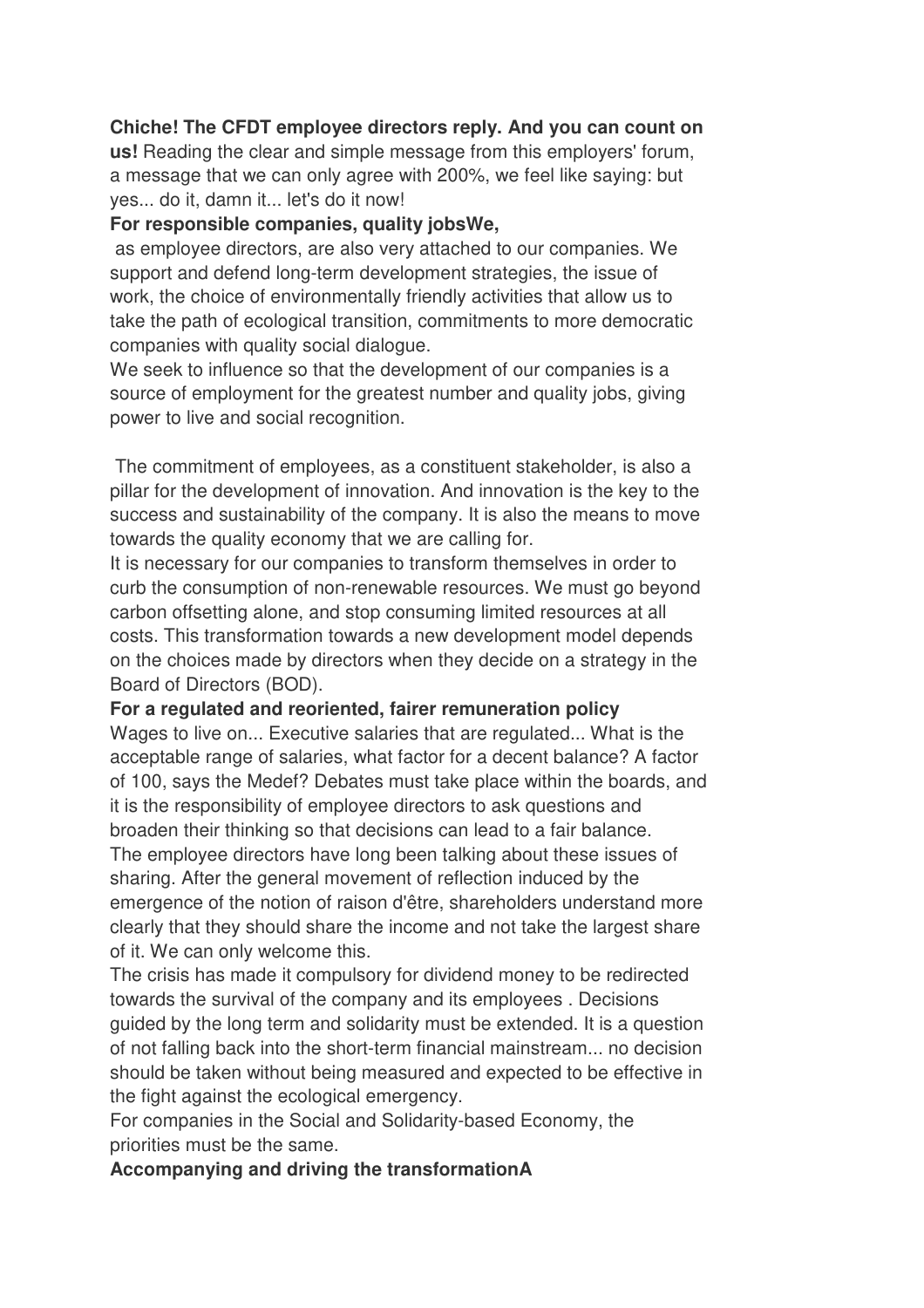transformation is necessary to convert the activity and reduce the consumption of non-renewable resources and reduce the pollution generated.

This crisis also shows the need to control and reorganize production. The risk of entrusting them to a single factory, even the largest in the world, has shown its limits, especially on the other side of the world! Within the Board of Directors, we, the salaried directors, are players in CSR [Corporate Social Responsibility]. We are a source of suggestions thanks to our skills and knowledge of the work, and our network of internal and external relations. Our understanding of the inside of the company, our knowledge of the business, allows us to anticipate problems in decisions.

Strongly attached to the continuity of our companies, we, as employee directors, can be true allies in translating what you, as directors and managing directors, are calling for: putting the environment at the heart of the recovery!

So put your trust in us, give us a place on the boards and in the committees of those boards. The Pacte Act has enabled us to be painfully - more numerous, but it has not changed the balance. The crisis we are going through, with all the uncertainties and fears about the future, makes dialogue and power-sharing more necessary than ever. Let's be innovative, let's set up, as elsewhere in Europe, a Frenchstyle co-determination, a guarantee of shared governance that will enable us to build the company of tomorrow to meet the challenges that await us.

*My comment:* This forum demonstrates the commitment of CFDT employee directors to put the environment at the heart of the recovery.

# *End of press review*

### **> My comment on the evolution of the Air France-KLM share price**

**The Air France-KLM share** closed **at 6.042 euros on** Monday 8 June. **It is up a very strong 41.17%** over one week, **after rising 13.6%** the previous week**. The upturn in air traffic is behind the rise in the share price, which concerns most airlines.** 

At the start of the coronavirus epidemic, the Air France-KLM share was at 9.93 euros.